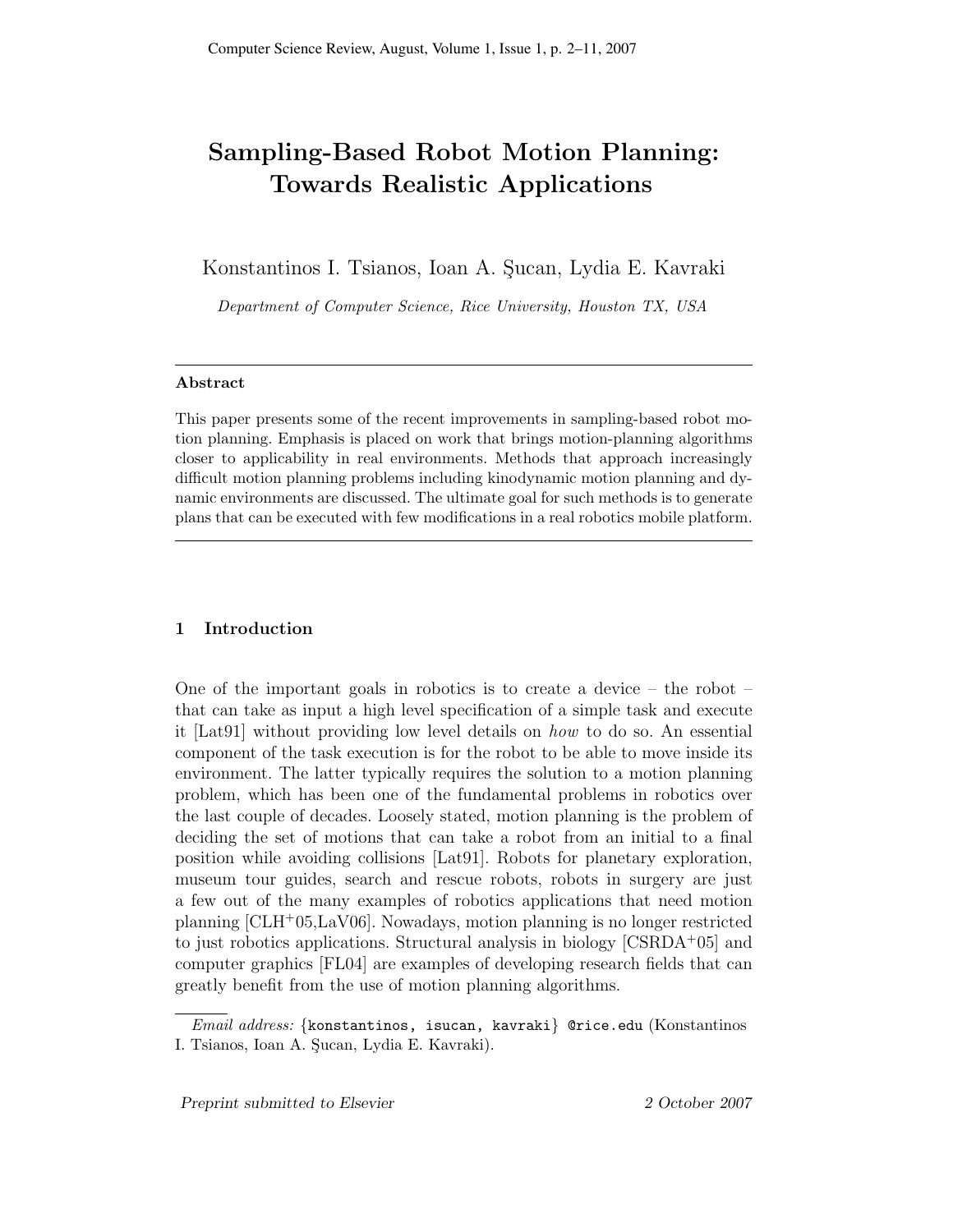Depending on the type of robot, different difficulties need to be addressed by a motion planning algorithm. Over the years, this has given rise to a number of directions in the field: planning for industrial manipulators [SL02,YB06,OP07,Van07], mobile robots [LB02,BV06,LL06b,BK07], humanoids [KNK<sup>+</sup>03], reconfigurable robots [AP07] are a few examples. This paper will focus on recent developments in motion planning that could eventually allow the use of motion planning algorithms in real life applications for mobile robots. The principles of the developed algorithms apply however to the aforementioned types of robots as well.

A simplified version of the motion planning problem is planning a collision free path for a robot made of an arbitrary number of polyhedral bodies among an arbitrary number of polyhedral obstacles, between two collision free positions of the robot. Complexity analysis has shown this instance of the problem to be PSPACE-complete [Rei79,Can88]. In cases where the problem is more complex (e.g., taking into account the physical properties, and actuator limitations in a real robot) it is not known if the problem is even decidable except for some particular cases [CPK07].

Some of the well known complete motion planning algorithms are cell decomposition and visibility roadmaps  $[CLH<sup>+</sup>05, LaV06]$ . For practical purposes, complete algorithms turn out to be computationally expensive and hard to implement. Adding various restrictions to the problem made the use of complete algorithms [HY98,HH02] possible. For the general case of the problem, a breakthrough was achieved with the development of sampling-based motion planners [BL91,KSLO96]. These algorithms quickly became popular for various reasons. Many previously considered hard problems could be solved using sampling-based motion planners, while the fundamental ideas behind these planners were in general easy to describe and implement. The increased performance of these algorithms comes at the cost of relinquishing completeness. Those algorithms can only guarantee probabilistic completeness instead. A probabilistically complete algorithm will eventually find a solution if there is one [KLMR98], but it will run forever if no solution exists.

In recent years, a number of review papers [LL05,Car06] have discussed issues in motion planning. This paper attempts to continue the work and present recent developments in the area of sampling-based motion planning algorithms. The focus is on developments that may allow the application of sampling-based motion planning algorithms on real mobile robots. Section 2 contains a formal description of the basic motion planning problem. Section 3 presents motion planning algorithms following the classic distinction into roadmap-based and tree-based planners. This section covers mostly algorithmic improvements in the fundamental modules that are present in most motion planners. Section 4 takes the ideas of the previous section one step further. New classes of motion planning problems are introduced: problems that involve several realistic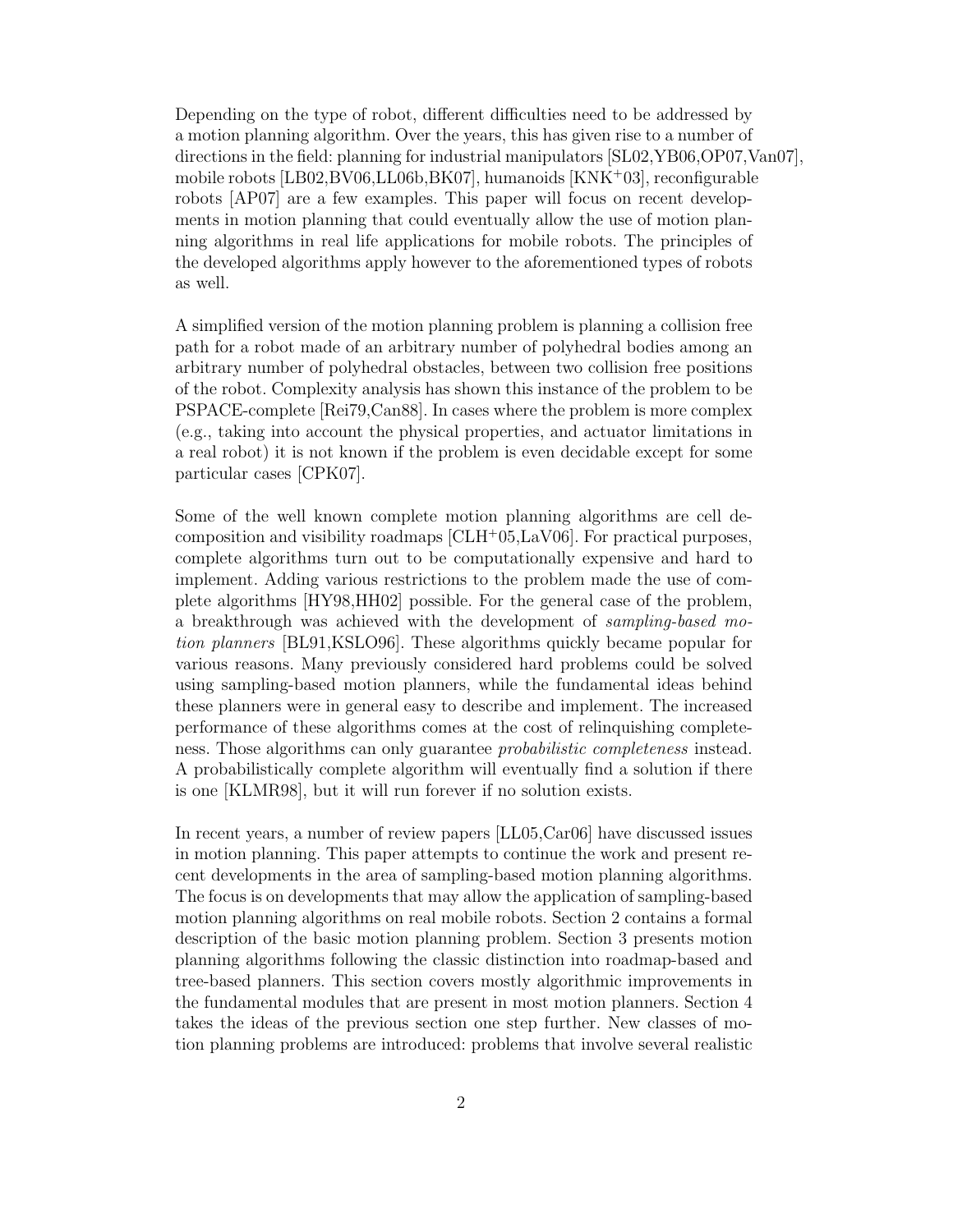extensions to the basic problem. Finally, Section 5 summarizes the ideas described in the paper and discusses the future of sampling-based motion planners.

#### 2 The motion planning problem

As mentioned in the introduction, the motion planning problem poses the question of how a robot can move from an initial to a final position. To acquire a formal statement of the problem, the position of the robot needs to be defined.

A notion that has proven itself useful is that of a configuration (see Figure 1). A configuration is a complete specification of the position of all the points on the robot. The set of all configurations forms the configuration space,  $\mathcal{C}$ . A robot described by a configuration is just a point in  $C$ . The set of all configurations in  $\mathcal C$  in which the robot is in collision with some obstacle in the environment is denoted by  $\mathcal{C}_{obst}$ . Similarly, the free space is defined as  $\mathcal{C}_{free} = \mathcal{C} - \mathcal{C}_{obst}$ . The motion planning problem can be stated as follows:



Fig. 1. A configuration of the robot is completely specified by the values  $p$  and  $q$ .

**Definition.** Given an initial and a goal configuration  $q_{start}, q_{goal} \in C_{free}$ , find a continuous path  $p : [0, 1] \to \mathcal{C}_{free}$  where  $p(0) = q_{start}$  and  $p(1) = q_{goal}$ .

This is the geometric version of the motion planning problem. The result is a collision-free path. This is usually known as path planning, since the planning algorithm is only asked to return a path, without considering the robot's ability to implement that path. This is not necessarily an issue if a robot is moving slow enough and the dynamic constraints such as friction, gravity, etc. can safely be ignored. As will be discussed in this paper though, there is an increasing interest in planning problems where the dynamic constraints can no longer be ignored. For those cases, planning algorithms need to come up not only with a geometric path, but rather with what is called a motion plan, i.e., a complete description of what controls need to be applied so the robot can execute a feasible and collision free trajectory to its goal. The term motion planning will be used in this paper, and it will be clear from the context whether the dynamic constraints are considered or not.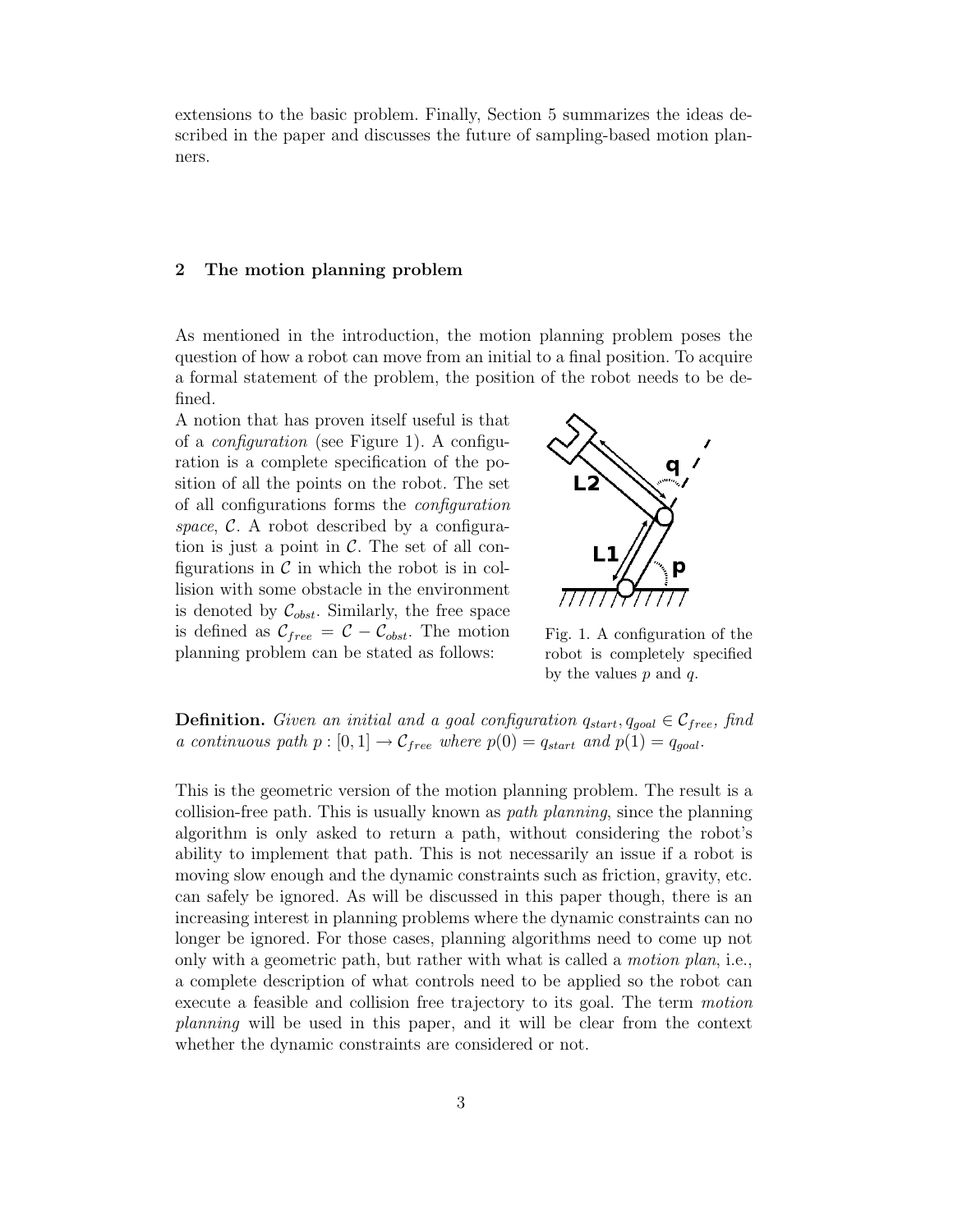# 3 Recent improvements in sampling-based motion planning

Over the last few years, there has been a lot of work in improving samplingbased motion planning algorithms. It is hard to define a single criterion that can classify all planners in distinct categories. The classical separation is between roadmap-based planners and tree-based planners. This section introduces the basic ideas present in almost all sampling-based motion planners and describes improvements in the aforementioned two categories of algorithms. Algorithms that deal with problems beyond purely geometric path planning are presented in Section 4.

# 3.1 Roadmap-based planners

Roadmap-based planners are typically used as multi-query planners. As their name implies, they maintain a roadmap that can be used to answer different planning queries. The main data structure being used is a graph whose nodes are points in the configuration space. Edges in this graph exist between configurations that are close to one another, and the robot can move from one point to the other without collisions. A typical algorithm has two phases: a learning phase and a querying phase. In the learning phase, the roadmap is created:

- Sampling. Pseudo-random collision-free configurations called samples are generated. These are the vertices of the roadmap.
- Connecting. A number of attempts are made to connect each sample to its nearest neighbors, thus adding edges to the roadmap.

To solve a particular query, the start and goal configurations are added to the roadmap and a graph search algorithm is used to find a path. The efficiency of the algorithm depends on how well the roadmap can capture the connectivity of the configuration space. Moreover, the main performance bottleneck is the construction of the roadmap, since graph search algorithms are fast.



Fig. 2. Sample roadmap.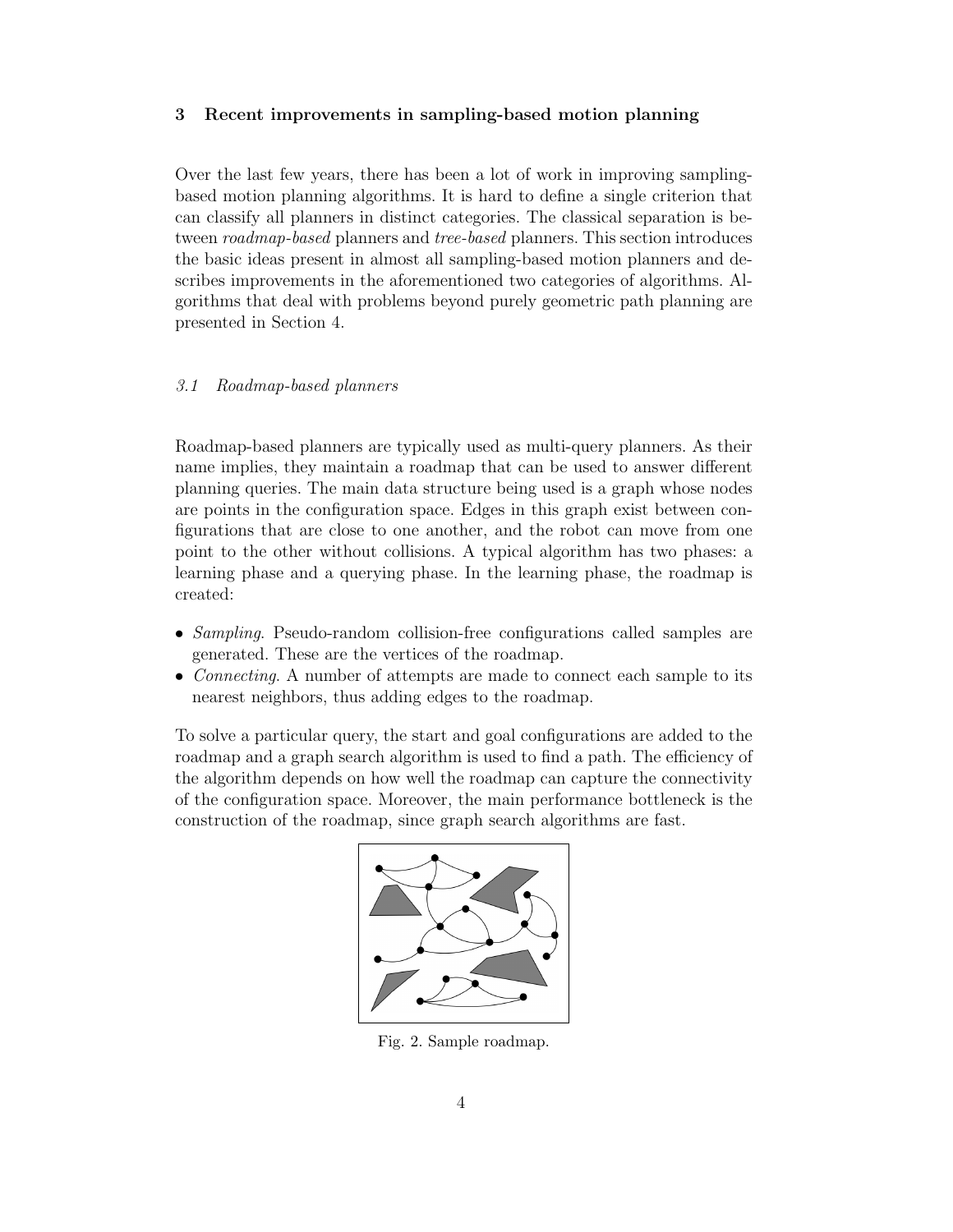Algorithm 1 presents the well-known PRM [KSLO96] method. Figure 2 shows a sample roadmap with  $k = 2$ , where k stands for number of neighbors each sample tries to connect to. Two of the most important challenges of this method are how to sample useful configurations that will increase the coverage of the roadmap and how to connect samples in the roadmap.

 $\Lambda$ lgorithm 1 BUILDROADMAP(k)  $V \leftarrow \{\}, E \leftarrow \{\}$ loop  $c \leftarrow$  SAMPLEVALIDCONFIGURATION()  $V \leftarrow V \cup \{c\}$  $N_k \leftarrow \text{NearestNeighbors}(V, k)$ for all  $n \in N_k$  do  $E \leftarrow E \cup \{(c, n)\}\$ 

#### 3.1.1 Improving the sampling strategy

In a sampling based motion planner, one of the core issues is the sampling strategy. Sampling is the process by which new configurations are randomly selected to be added to the roadmap.

There are multiple possible directions for improving sampling. Some of the previous work focuses on sampling important areas of the configuration space using workspace information to derive what the important areas are. A well known example is sampling in the areas of narrow passages [HJRS03,KH04]. Increasing the density of sampling around narrow passages increases the chances of finding samples in areas that are hard to reach and are likely to be needed for finding a solution. As an example, the bridge-test, presented in [HJRS03], uses information from samples found in collision in the following manner: if two samples x and  $\tilde{x}$  are found in collision, their midpoint  $x_m$  (sample between x and  $\tilde{x}$ ) is considered. If  $x_m$  is not in collision, it is added to the sample set.

Different sampling strategies have different strengths. For example, the bridge test described above is effective for sampling narrow passages. A fruitful idea was to try and combine the usually complimentary strengths of different sampling strategies. In [HSAS05] an adaptive strategy for selecting the most cost effective sampler out of a set of already existing ones is presented. The selection depends on the sampled region of the configuration space. Another idea is applying existing samplers in a chain-like fashion [TMTA05]. The starting sampler is always a uniform one; the following samplers take a sample as input and produce another one as output; a chain is formed by having the output of one sampler be the input of the next sampler. This combination yields good results for some sets of samplers in the sense that it combines the advantages of multiple samplers into one. The disadvantage of this idea is the increased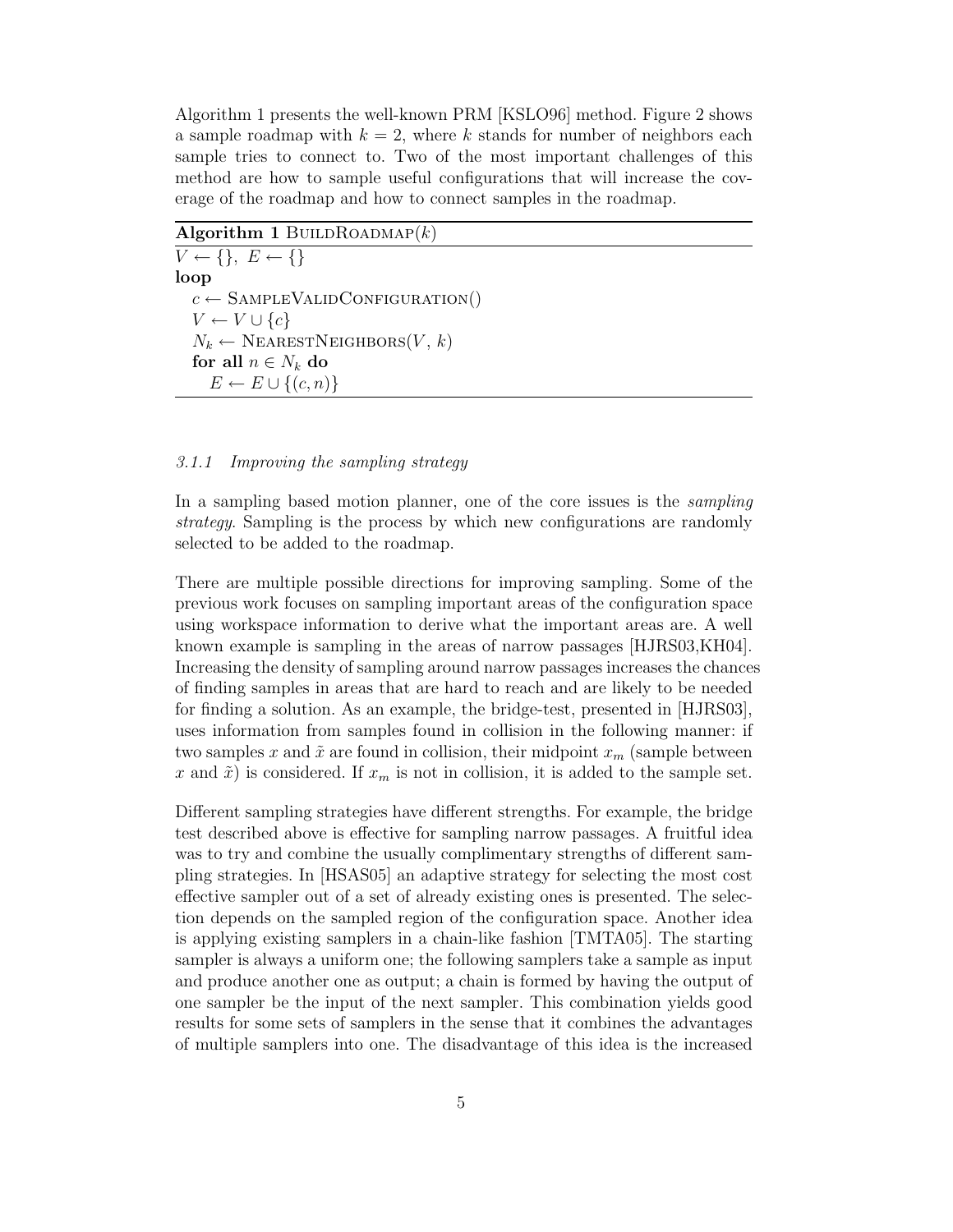overhead for generating samples. In [RTPA06], after an initial step of uniform sampling, the space is divided into regions. Depending on whether most samples were collision free or in collision, different regions are assigned different region specific samplers. The region specific samplers are then used to further sample in a more cost effective way.

Another direction along the same lines is presented in [KH06]. The authors use different samplers for different components of the robot, where different components here refers to specific features of the robot geometry. The intuition behind this is that a solution – a path in the configuration space – corresponds to a path for every point on the robot in the workspace. The workspace is typically easier to reason about since a complete representation of it is available. Sampling according to certain features of the robot in the workspace produces different samplers. Information from these samplers is then used to guide the sampling process in the configuration space. The importance given to each of the feature samplers is dynamically updated using machine learning techniques.

# 3.1.2 Improving the connection strategy

In this section, some of the issues related to connecting samples in the *roadmap* are presented. While it may seem the more samples are connected, the better, connecting samples is a time consuming process and so a balance between number of connections and runtime needs to be achieved.

From a performance point of view, the main drawback of PRM is that it heavily relies on collision checking. To mitigate this effect, algorithms like Lazy PRM [BK00] have been designed. Lazy PRM delays collision checks by assuming edges to be valid and actually checking them only if they are part of potential solutions. To reduce the number of collision checks even further, and achieve better coverage of the configuration space at the same time, the use of predictive models has been introduced [BB05]. The idea behind predictive models is to compute an approximation of the configuration space using machine learning techniques. The approximation allows inferring the probability of a certain configuration being collision free. Use of these probabilities is made instead of collision checking when connecting samples in the roadmap. When a potential solution is found, edges in the roadmap are validated using a collision checker. If a collision is found, samples around the end-points of the invalid edge are used in attempts to fix the roadmap. If fixing the roadmap fails, the roadmap building process is resumed until a path is found.

Solution paths obtained with a PRM planner are typically jagged and quite long (Figure 3). Typically, a post-processing – smoothing – step is applied to them. Even with this step, the produced path may still be far from the shortest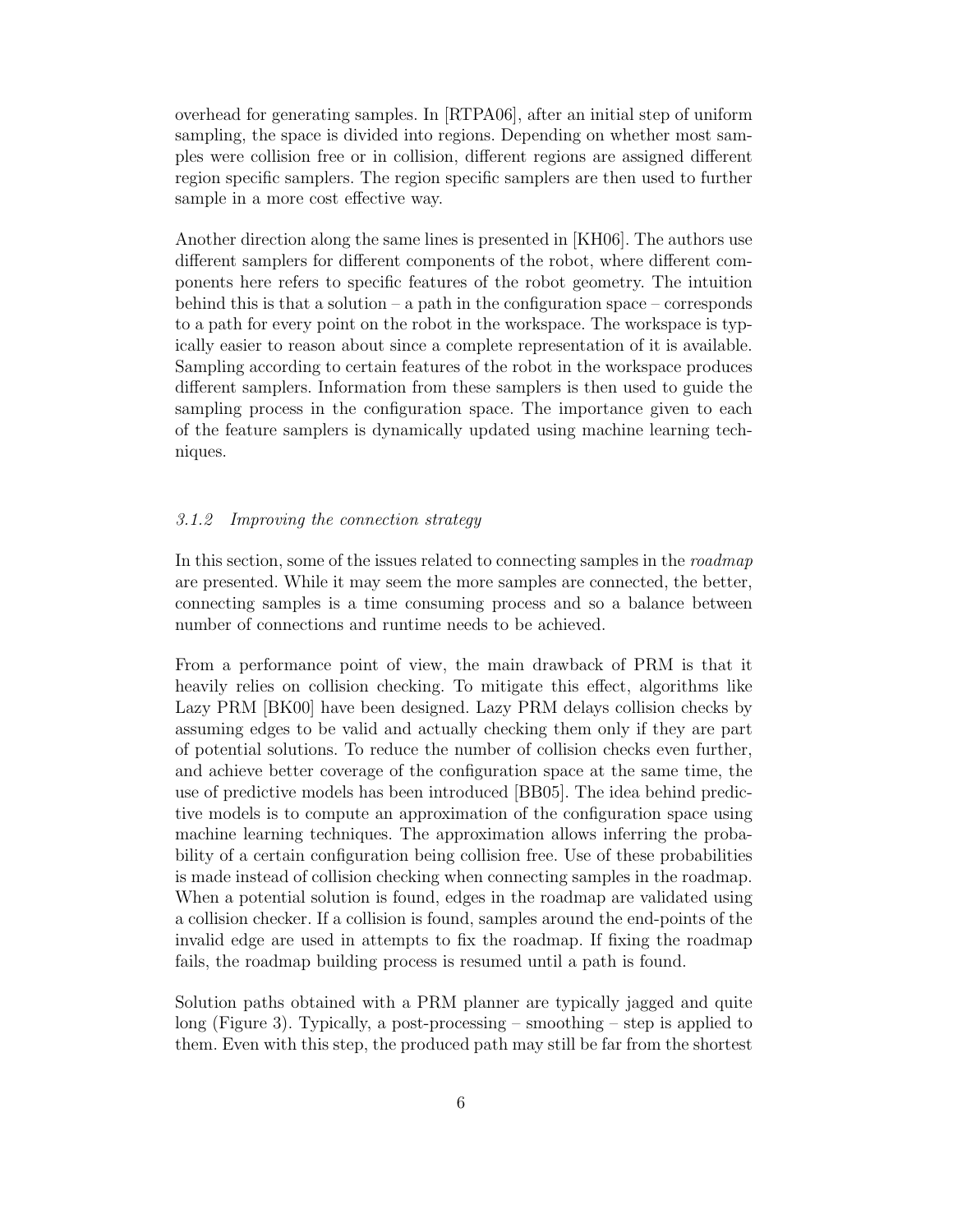one. In [NO04] a method for finding shorter paths has been presented. To allow PRM to find shorter paths in a reasonable amount of time, the connection strategy is changed so it allows cycles in the roadmap, with the condition that the edge that produces the cycle shortens the minimal path between the configurations it connects. Testing whether the connection criterion is met is done using a modified Dijkstra's algorithm. The modification speeds up the algorithm using the fact that the length of the minimal path is not needed – only it being longer or shorter than the new potential edge is the required information.



Fig. 3. Non-optimal solution found by motion planner (continuous line), optimal solution (dashed line), in an obstacle-free environment.

These connection strategies, while they do improve the planning algorithms, are specific for the path planning problem. It is possible however, to use similar ideas in a motion planning framework, as will be presented in Section 4.

## 3.2 Tree-based planners

In many cases, quickly solving one particular planning problem instance is of interest. For these cases, single query planners can be used. In these planners, the main data structure is typically a tree. The basic idea is that an initial sample (the starting configuration) is the root of the tree and newly produced samples are then connected to samples already existing in the tree. Significant amounts of work have been dedicated to developing sampling and connection strategies, biasing the direction in which the tree grows and achieving better coverage of the space. The most popular representative of tree-based planners is the RRT algorithm [LaV98,LK01] (see also Figure 4 and Algorithm 2). Many of the algorithmic improvements discussed in this section are using an RRT-like algorithm as a base. There are other tree-based planners though: EST [HLM97], SBL [SL03], utility trees [BB07], a multi-resolution version of [BL93] algorithm in [LL06a], PDST [LK05], SRT [PBC<sup>+</sup>05] are well known tree-based planners. Due to space limitations, not all of these algorithms are presented, but the reader is encouraged to look at the cited papers for details.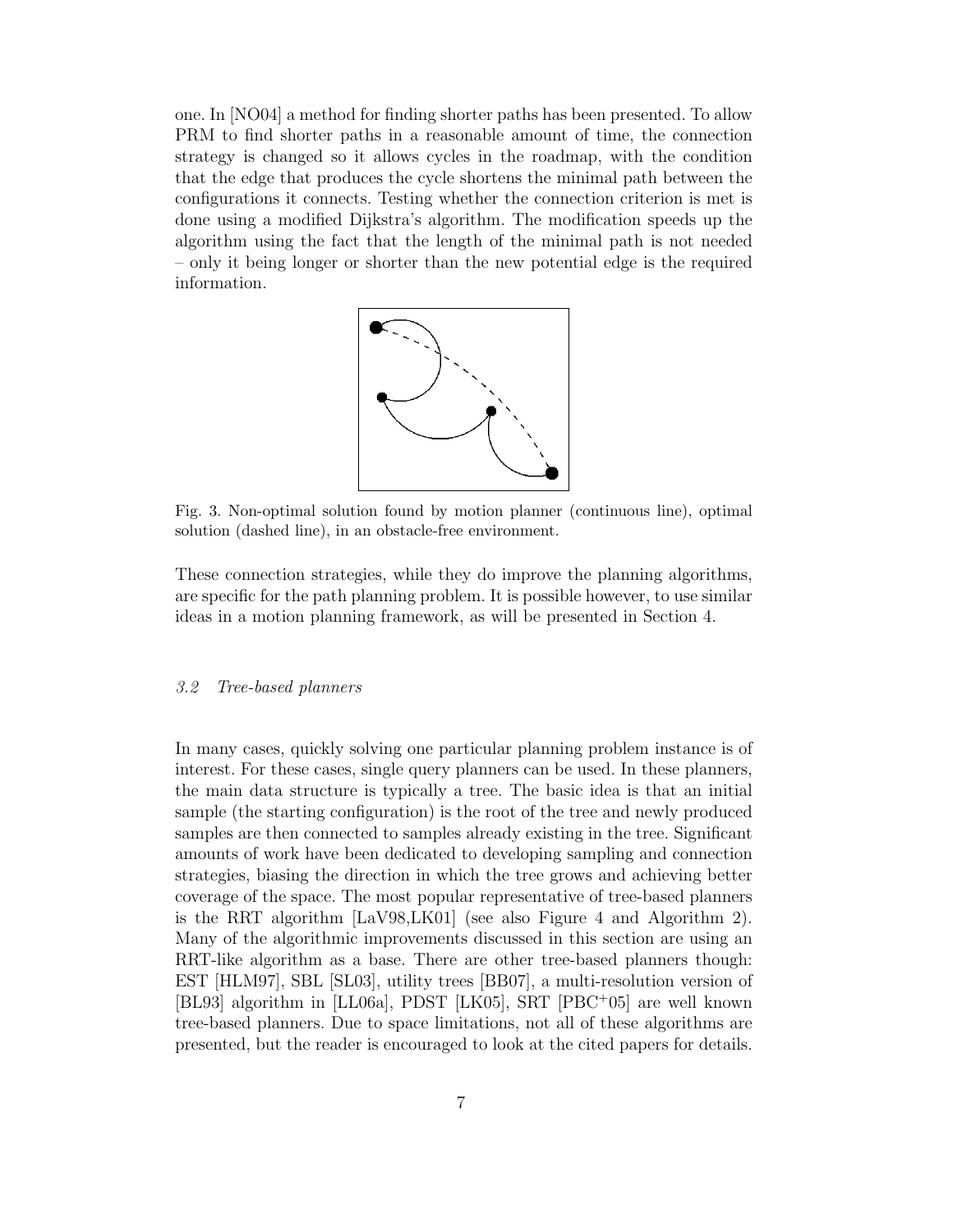In the following paragraphs RRT and improvements to RRT like DDRRT [YJSL05] or AD-RRT [JYLS05] will be presented.

#### Algorithm 2 BUILDRRT $(x_{init})$

 $INT(T, x_{init})$ for  $k = 1$  to  $N_{iterations}$  do  $x_{rand} \leftarrow$  RANDOMCONFIGURATION()  $x_{near} \leftarrow \text{NEARESTNEIGHBOR}(x_{rand}, T)$ if  $x_{new} \leftarrow \text{NEWSTATE}(x_{near}, x_{rand})$  then INSERT $(T, x_{new})$ return  $\cal T$ 

The RRT algorithm works by growing a tree starting from a given root. The growth is performed one vertex at a time, by alternating the two steps that are common to most tree-based planners: selection and propagation.

- Selection.
	- $\cdot$  A sample  $x_{rand}$  is chosen uniformly at random.
	- $\cdot$  Among the samples already existing in the tree, the closest one to  $x_{rand}$ is selected. Let this be sample be  $x_{near}$ .
- Propagation.
	- · An edge is then extended from  $x_{near}$  toward  $x_{rand}$ , not necessarily reaching it.
	- · The ending vertex from the edge extended from  $x_{near}$  is then the new sample added to the tree.



Fig. 4. Sample RRT.

One of the bottlenecks of RRTs is that in some environments (see Figure 5 for an example) most of the randomly selected samples will cause the expansion from the closest node in the RRT tree to fail. This produces a significant increase in the runtime of the algorithm. One way to mitigate this problem is presented in [YJSL05].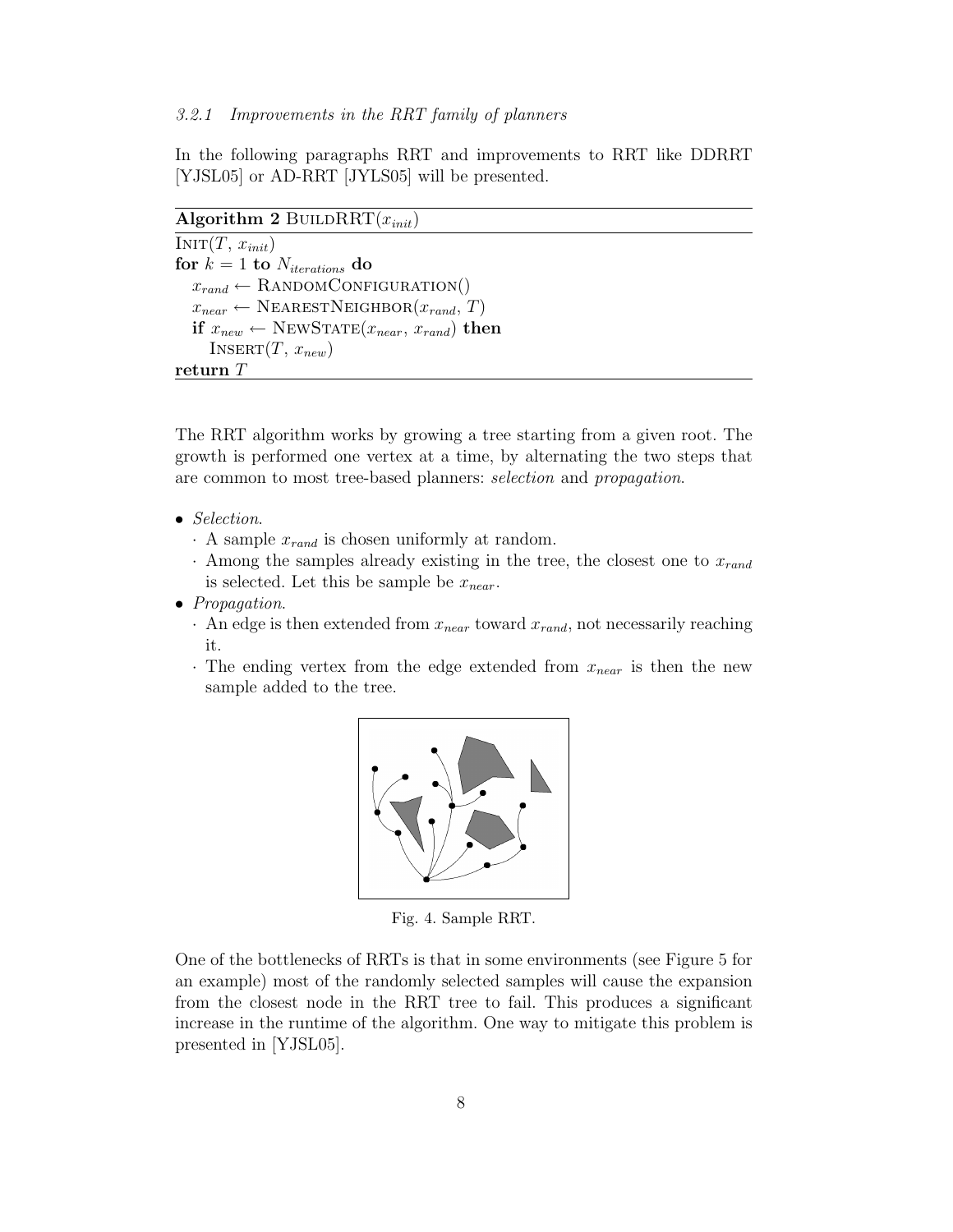

Fig. 5. Bug trap. Starting point is inside the trap, goal is outside. Most of the random samples will be outside the trap and will fail to produce paths that exit it.

The idea is to attach a radius to each of the samples in the built tree. If the randomly selected sample is further away than the specified radius, another sample is picked until the distance to the nearest sample in the tree is less than the attached radius. This change reduces the likelihood of having a connection failure. Samples added to the tree are initially set to infinite radius; when a connection attempt fails from a sample, its radius is set to some workspacedependent constant.

An obvious issue with the method above is the workspace-dependent constant. This issue is addressed in [JYLS05]. Their idea is to adapt the value of the radius according to some other constant that is less sensitive to the workspace. The radius is increased with every successful connection attempt and decreased with every connection failure.

One of the newer RRT-like algorithms is based on utility trees [BB07]. The main improvement for this type of trees is that more aspects of the tree growth are evaluated: the utility of the node to be expanded, the expansion direction, the expansion distance and connection attempts. The utilities of the different aspects are evaluated using approximation techniques similar to those of predictive models presented above.

#### 3.2.2 Using multiple trees

When solving a motion planning problem, it is often the case that multiple trees are used. So-called bidirectional algorithms [KL00] grow trees both from the start and from the goal regions, one towards the other and try to connect them (Figure 6). Another situation in which multiple trees are used is in algorithms like SRT  $[{\rm PBC^{+}05}]$ . The idea behind SRT is to have a roadmap of trees. Instead of connecting samples, trees are grown from each sample and they are connected to other nearby trees to form a roadmap. This is a generalization of roadmap-based and tree-based planners. The main advantage of using multiple trees is the potential for parallel execution.

An important issue that arises with algorithms that use multiple trees is the connection of the trees. Deciding which nodes in which trees need to be connected is not a simple issue. In addition, connecting two nodes is also a difficult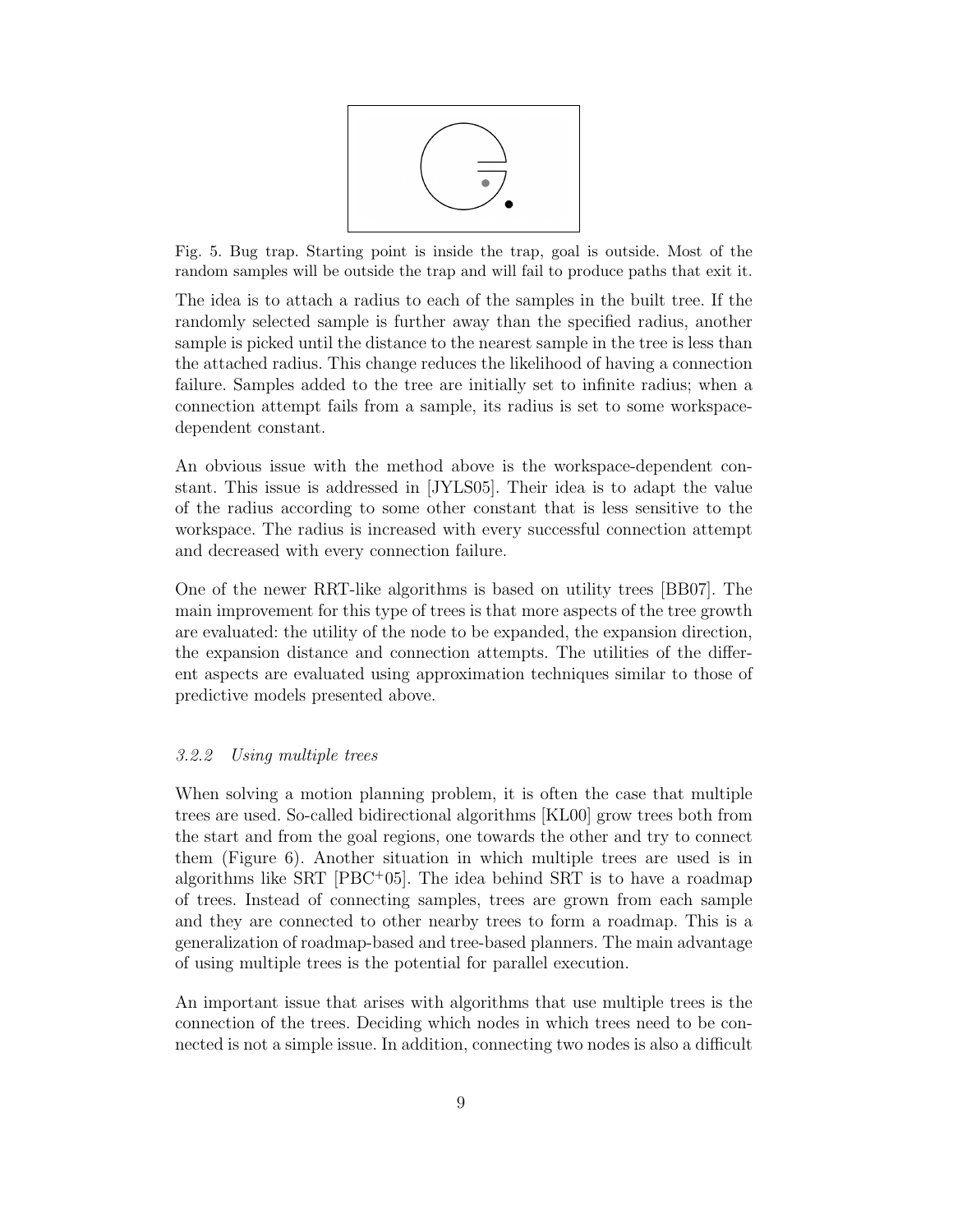

Fig. 6. Two trees growing one towards the other.

problem in the context of motion planning. More details about how to deal with these difficulties follow in Section 4.1.

## 4 New directions in sampling-based motion planning

So far a number of different ideas that try to improve on the essential components present in sampling-based motion planners have been described. Most of the algorithms in the previous section have the underlying assumption that the robot is a free-flying 3-dimensional body moving in a static workspace. In the area of mobile robotics though, it is an interesting and challenging goal to try and embed a sampling-based motion planner in a real robot as a black box, that can automatically drive a robot to wherever its goal might be. For such functionality in real life scenarios,there are various constraints and difficulties that need to be addressed on top of the basic geometric motion planning problem. This section tries to identify some of those issues, and show how sampling-based planners are being adapted to deal with them.

The extensions to the basic motion planning problem that will be discussed are summarized below. For real robots these are not the only issues that need to be considered. Dealing with uncertainty in motion and sensors and consequently problems in localization and mapping, are very important but are omitted in this paper.

- Robot's dynamics: One crucial extension towards more physical realism is to try and take into account dynamic constraints. A real robot is not a "free-flying" object. It has motor limitations that impose bounds on its maximum velocity and acceleration [BL06,LK01]. These are called kinodynamic constraints and can significantly increase the complexity of motion planning, as the robot might be incapable of implementing certain collisionfree paths (infeasible). Furthermore, real robots are subject to other physics based constraints such as gravity, and friction [LK05] that can and sometimes need to be taken into account.
- Workspaces that change in time: Another extension is to relax the static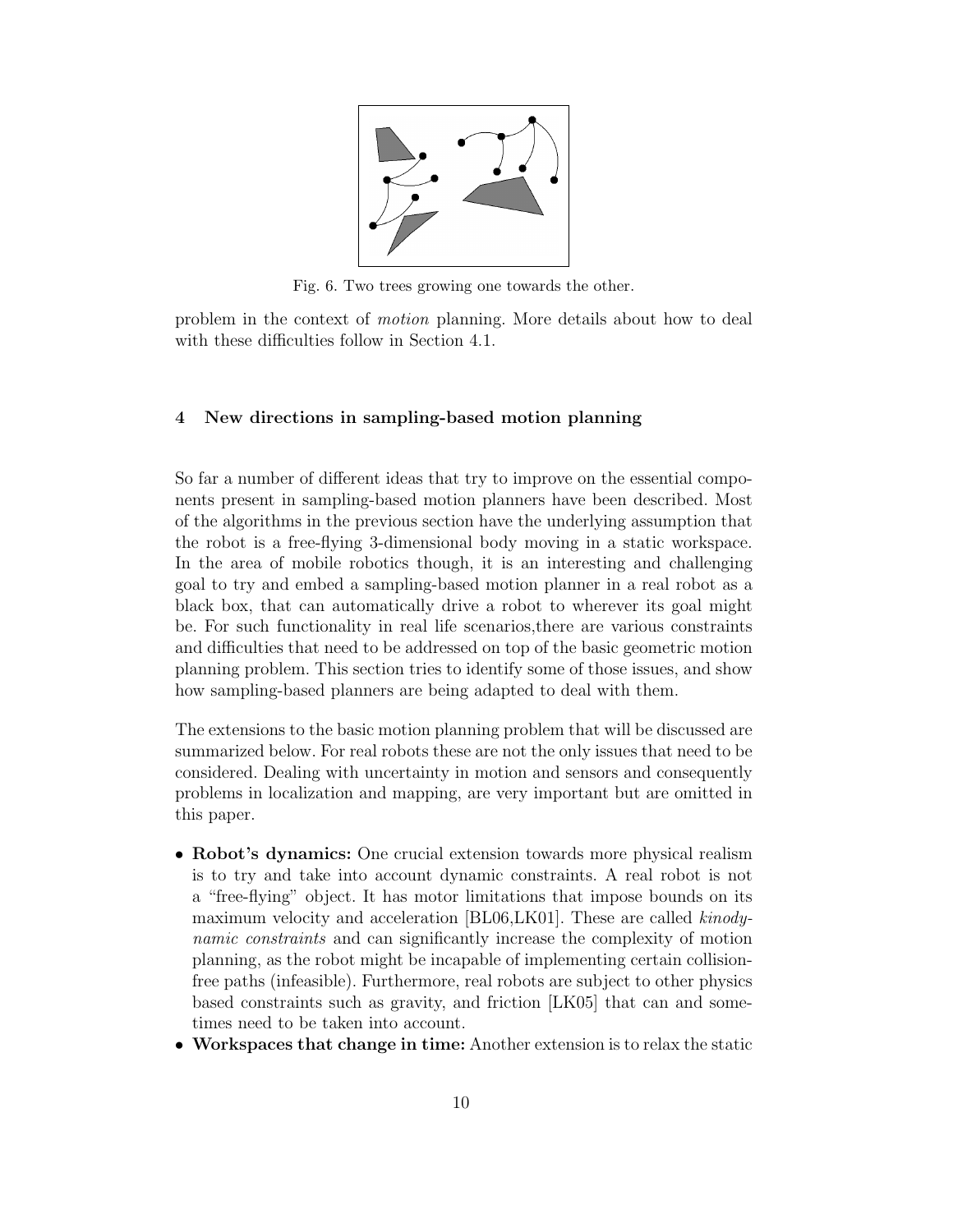workspace assumption. This is another important extension that is necessary for robots that are not restricted to operating in a highly controlled, stationary environment. The difficulty motion planning in such cases can vary based on what is known about the moving obstacles. In the best case, the obstacles are executing repetitive motions and information about their maximum velocity or acceleration is available [BO06b]. It could be though that the moving obstacles are unpredictable or even malevolent and moving arbitrarily fast. In these cases guaranteeing collision avoidance overall for a robot may be impossible [PF05,BO06a].

• Real-time planning: In real life scenarios, it is frequently the case that a robot will need to move in an only partially known environment. In those cases, as new sensory information is obtained, the robot needs to be able to revise its plan, i.e. to replan [FKS06]. Moreover, in environments that are changing in time, the robot is expected to react to these changes and replan in real-time while moving. Finally, all these considerations become more important when the robot's dynamics are taken also into account [BK07,BV06,FDF01].

# 4.1 Kinodynamic planning and physics based constraints

Real robots have kinodynamic constraints that cannot generally be ignored. One common way of taking those constraints into account is with the use of an appropriate controller that can generate feasible motions. A very common approach to solve motion planning problems is with a decoupled approach (decoupled trajectory planning) [KS05,BV06]. First, a path planning algorithm computes a collision-free trajectory ignoring system dynamics. Then, a controller is needed to compute appropriate controls that will implement the desired path. There is a number of issues in this approach. Typically, controllers alone cannot avoid obstacles in the environment, and that is why an obstacle free path must be found in another way first. Moreover, the produced geometric paths may be infeasible for a real robot and even when the controller manages to follow a desired path, this may require that the robot moves slowly to minimize the influence of dynamic and physical constraints. Finally, controllers are system specific, and as today's robots become increasing complex it becomes very hard to develop good controllers.

In the last few years a number of sampling-based motion planners and especially tree-based planners, have made it possible to accommodate kinodynamic constraints and physics constraints in a computationally feasible way. Sampling-based planners have a more unified approach as they produce feasible paths that at the same time avoid obstacles. Moreover, for a those planners also provide the time sequence of controls that the robots needs to execute to move on the selected path. The main idea behind sampling-based motion plan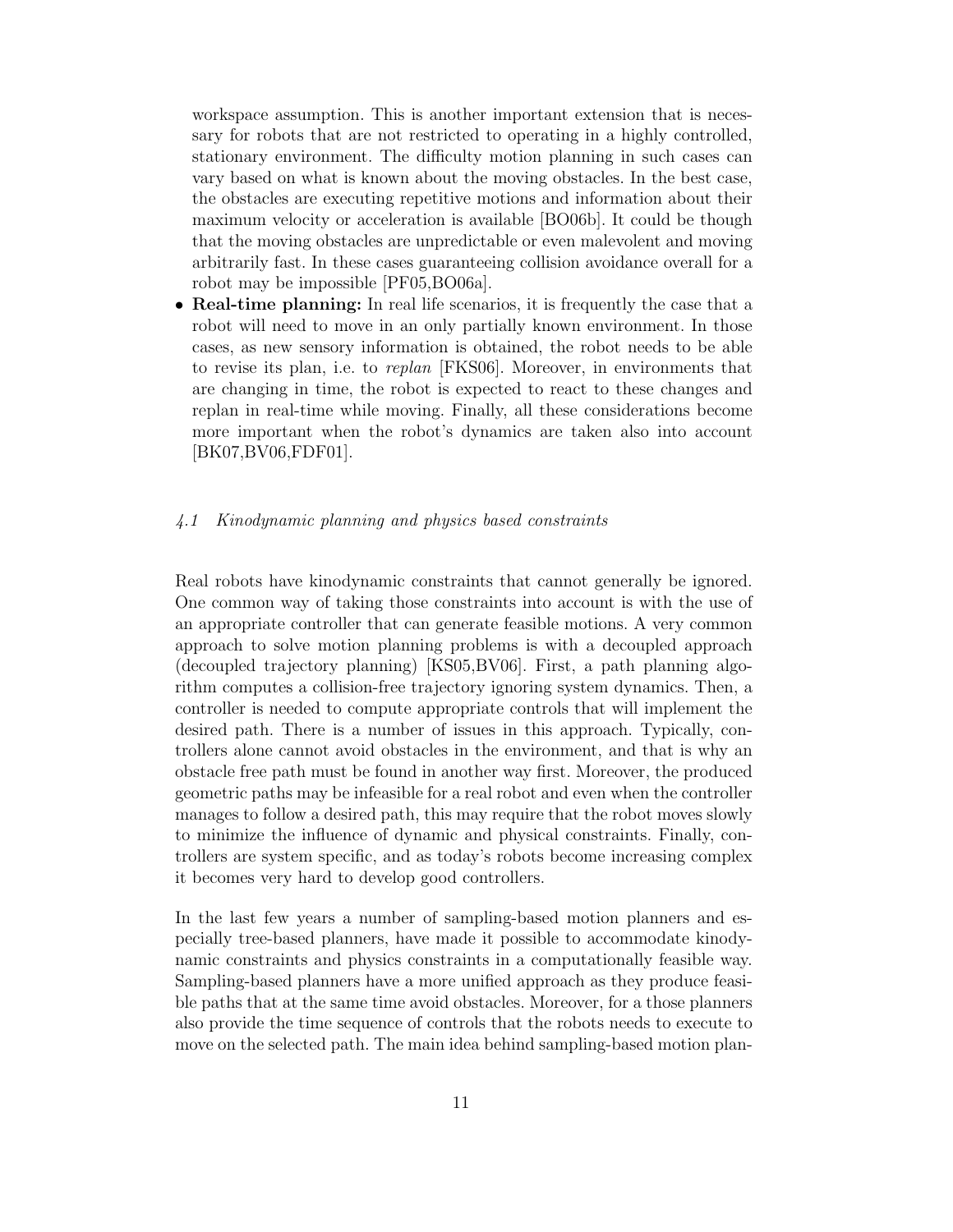ners for kinodynamic planning, is to search a higher dimensional state space X that captures the dynamics of the system. Given a configuration  $q \in C$ , a state of a robot can be simply defined as  $x = (q, \dot{q})$  [LK01]. The goal is to plan in the state space similarly to planning in the configuration space. In this way the techniques described in previous sections can be adapted to deal this new class of problems. In the first subsection, planners that are derived from classical tree based planners such as RRT and EST are covered. Next, a new family of sampling-based motion planners called *path directed tree planners* is described. Last, some ideas are presented on how to use bidirectional trees in the presence of kinodynamic constraints.

### Classical tree-based planners

The first fruitful attempts to incorporate kinodynamic constraints in a samplingbased planner, were based on modifying existing tree-based planners.

In [LK01] an RRT-like planner is described. The paper explains how dynamics can be incorporated in a sampling-based planning framework. The RRT-tree is produced in a way similar to what was described in section 3. The difference is that here the planner samples random controls and tries to apply them for some amount of time in order to expand from a current state on the towards towards the newly sampled state. In this way, any path on the tree is a feasible and collision-free trajectory of the robot. The authors consider complex systems such as hovercrafts and satellites in environments that are cluttered with obstacles.

A similar way of planning under kinodynamic constraints is presented in [HKLR02]. Planning is done in the *state space*  $\times$  *time* space in a fashion that follows another popular tree-based planner, the EST [HLM97]. The planner picks a state node already on the tree and samples a random control that is applied for some amount of time to add a new node on the tree. The node for the next expansion is selected in a way so as to create a tree that is not too dense in some parts and too sparse in others. The authors provide an analysis of the probabilistic completeness of their algorithm. Moreover, they present experiments on non-holonomic robots both in simulation and for real robots. Some interesting ideas are also discussed with respect to recomputing a trajectory if there is an unexpected change in the environment that conflicts with the current trajectory.

Along the same lines is [FDF01], which tries to show the decoupling between the higher level motion planner and the lower level control. Their approach is closer to RRTs but has some important differences. A state is chosen at random, and the planner tries to expand a tree towards a new sample. Yet,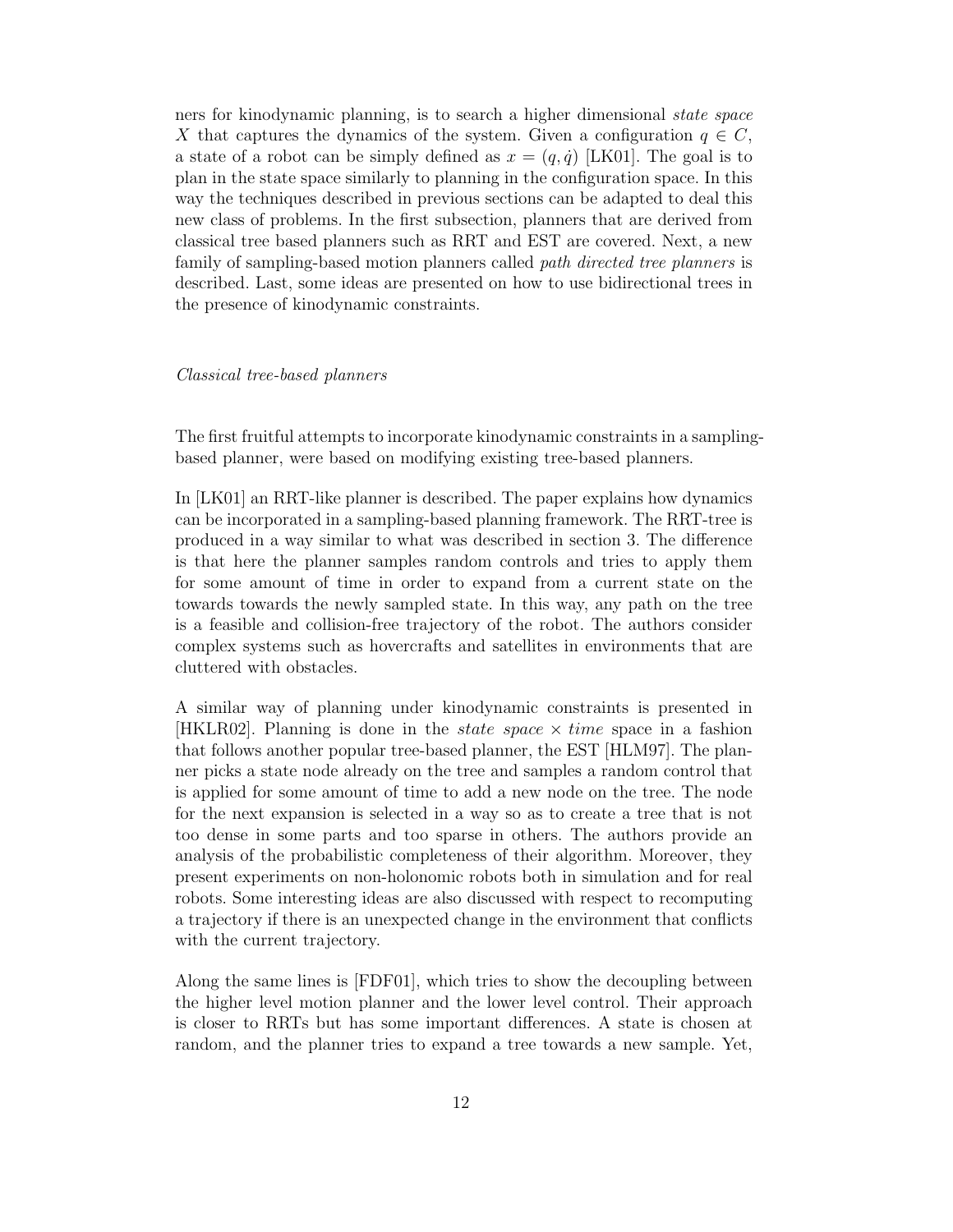contrary to RRT, which is expanding from the node on the tree that is closest to the new sample, the authors evaluate the nodes of the current tree in order of increasing cost to the new sample using some distance metric. Expansion towards the new sample is attempted from all nodes on the tree before the sample is considered unreachable. An optimal control policy in the obstaclefree case is used to drive the robot. Moreover, this algorithm contains ideas about how to deal with real-time planning where the planner only has a time budget to produce a trajectory to the goal.

In all of the planners presented above, one of the issues that is dealt with is the direction of growth for the tree. On one hand, coverage needs to be eventually achieved in order to guarantee probabilistic completeness, on the other hand, goal bias needs to be taken into account, in order to speed up planning. DSLX [PVK07] (Discrete Search Leading Continuous eXploration) is proposed as a method to address this issue. The idea is that the workspace is discretized and a discrete path from start to goal is found. This path will the be used as a hint, to lead the direction of growth of the tree. This method achieves significant computational improvements.

## Path Directed Planners

Most sampling-based planners require a distance metric in the space that is being sampled. Metrics are typically required for biasing the search and finding nearest neighbors to compute edges in the tree or roadmap. However, especially in state spaces, it can be hard and counter-intuitive to define a good metric between states. Moreover, metrics are usually not general enough and work well only for a specific system. The motivation for having a planner that does not depend on distance metrics lead in the last few years in the development of a new family of tree-based planners, called *path directed planners*. The major difference of these planners is that the tree data structure no longer uses single points as samples. Instead, the samples are whole path segments that can hold useful information in order to speed up the exploration of the planning space.

PDST [LK05] is the first planner in the family of path directed tree planners that introduced a new idea for creating a tree which does not use a metric to bias the search.The basic scheme is illustrated in Algorithm 3. At each iteration, a sample  $\gamma$  is selected. Then a random state x on the selected sample is chosen and a new sample is propagated from that state by applying a newly randomly selected control u for some time  $\delta t$ . The innovation is that PDST has a space subdivision scheme and does not require a metric. The space is subdivided into cells. After a new sample is propagated, the cell in which that sample starts, is subdivided. An invariant of the algorithm is that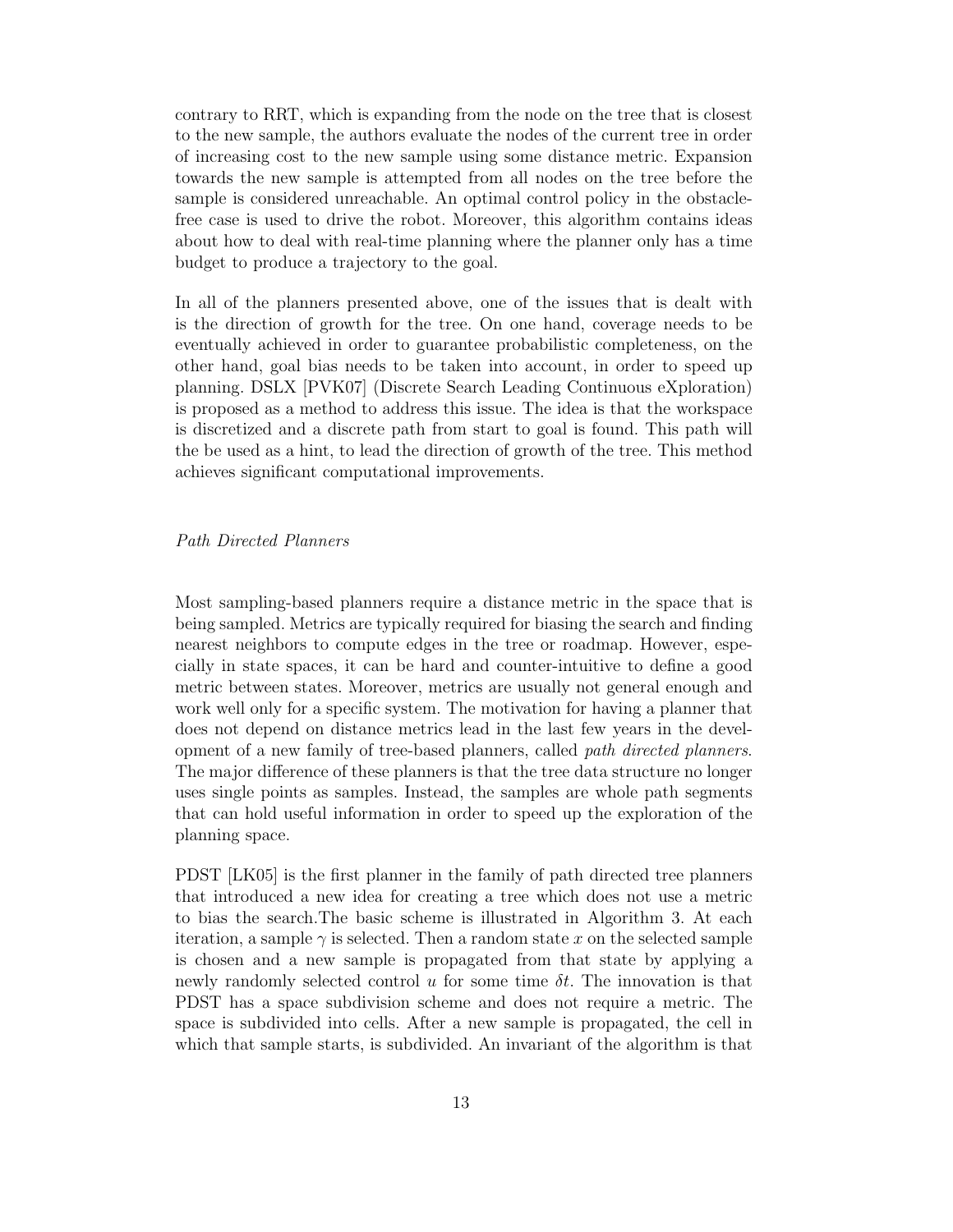each sample is contained only in one cell. The algorithm keeps track of how many samples are located in each space cell and can in this way estimate how dense the sampling is in different areas of the space. The selection of samples for expansion favors those that lead to new unexplored areas of the space. To guarantee probabilistic completeness, each sample also has an associated priority. Priorities are updated in a way that guarantees that eventually every sample in the tree will be selected for propagation.

PDST has been applied to a number of systems with complex dynamics, from cars and blimps to a weight lifting robot. An interesting idea, that has been tried is the combination of PDST with a physics engine, that simulates the world. In this way, the planner could be used to plan for systems even more realistic situations where physical constraints such as gravity and frictions are taken into account.

# Algorithm 3  $\text{PDST}_{x_{init}}$

for  $k = 1$  to  $N_{iterations}$  do  $\gamma =$  SELECTSAMPLE()  $(x, u, \delta t)$  = SELECTSTATECONTROLSURATION $(\gamma)$  $\pi = \text{PROPAGATE}(x, u, \delta t)$ if INTERSECTGOALREGION( $\pi$ ) then TERMINATE() UPDATEPRIORITIES()  $SUBDIVIDE(GETCELLOF(\gamma))$ 

Another path directed tree planner is [BK07]. This planner also uses a selection/propagation scheme to create new samples and generate a tree. This algorithm tries to avoid the overhead of subdivision while still not using a metric to bias the search. Instead, a low dimensional navigation function that has its global minimum in the goal region is defined. This navigation function can be computed very fast, and for any point in the workspace, it provides the A\* distance of that point to the goal. Although this distance cannot capture the dynamics of the system, this work shows that it can bias the search to the goal sufficiently for simulated cars with second order dynamics. Assigning priorities to samples is used to guarantee probabilistic completeness.

#### Path deformation and Closing Gaps

The idea of using multiple trees exists in the case of kinodynamic motion planning as well. However, it not possible to analytically compute the controls needed for connecting nearby states and thus gaps may appear. In the following paragraphs, ideas of how to close such gaps are presented.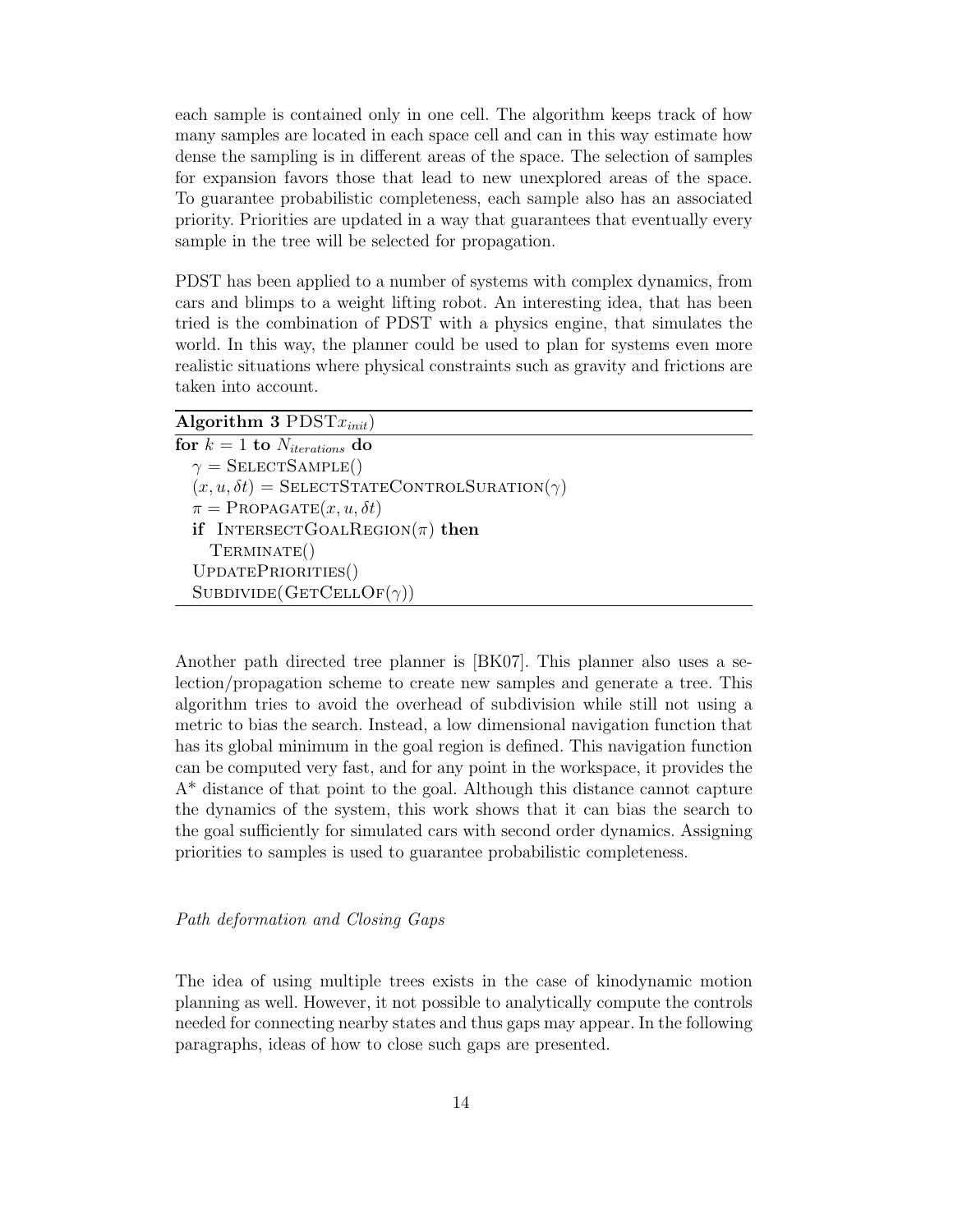A possible option for closing the gaps is then perturbing the controls in the potential solution path into ones that achieve smaller gaps. Perturbing controls along such a path may require integration of potentially long sections of the path, which is time consuming. In [CFL04], a method for replacing this integration with translation is presented. The method relies on using group symmetries in the system.

Another approach for closing gaps is using path deformation. The authors of [LFV04] present a method of connecting two trees – one grown from the goal and one grown from the source. The method deforms the paths – one path starting at the source and the other ending at the goal – such that the free end-points of the two paths become closer and closer. This is an iterative process that aims to find a minimum using a potential field. The method may get stuck in local minima but experimental results show this rarely happens when attempting to connect reasonably close end-points.

#### Remarks on kinodynamic planning

The algorithms presented in this section show that the latest tree-based planners are becoming able to deal with kinodynamic constraints by planning directly in the state space. Trees are simple and efficient data structures that can represent temporal information in a natural way. Moreover, tree-based planners can overcome the difficulty that controllers face in implementing a desired path as the produced trajectories are always feasible.

The main problem that these algorithms tend to have is that the produced paths are generally suboptimal and typically contain cusps and sharp turns. Post-processing and smoothing those paths is an active area of research that will not be covered in this paper.

#### 4.2 Dynamically changing environments

With the efficiency improvements of planners, interest has grown towards planning for robots in more realistic scenarios. For example, demand has emerged for planning amongst moving obstacles, dynamically changing environments and/or unknown environments. In such cases, due to observed changes in the environment, the current plan can be rendered invalid and a new plan has to be produced. Moreover, time is an issue and the planner can only rely on temporarily valid information obtained from its sensors to quickly come up with a new motion plan while moving. These ideas are captured in the notions of real-time planning and re-planning. Again, tree-based planners are proving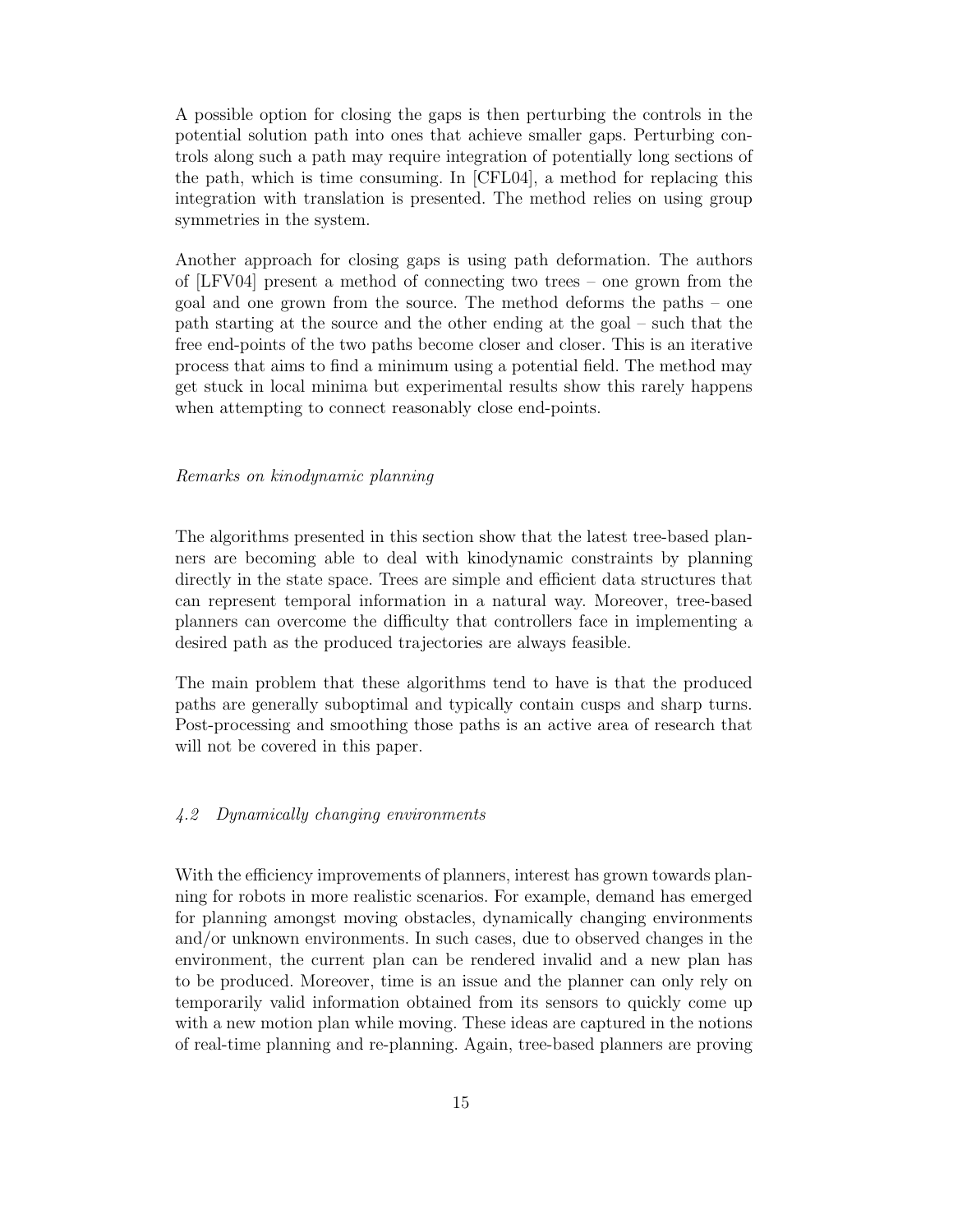to be a good framework that has been adjusted to deal with these kinds of problems. Nevertheless, there also exist some algorithms that use roadmaps.

#### 4.2.1 Basic re-planning algorithms

A simple re-planning framework was presented in [FKS06]. It presents an RRT planner that is the probabilistic analog to the family of D\* algorithms [KL02]. Specifically, an RRT tree is grown to cover the space until an obstacle is sensed in the way. The paper describes how part of the tree is quickly invalidated. The algorithm tries to expand towards the goal from what is left of the pruned tree,. Along the same lines, but in a PRM framework, is [BFK06] which also tries to produce paths that optimize some criterion, such as time, stealth etc. In this work, the robot first builds a roadmap in the state  $\times$  time space of the environment and finds an initial plan that takes any known dynamic obstacles into account. Then, as the robot starts executing the plan, it is possible that new obstacles might be observed that invalidate the plan. In that case, a discrete search algorithm called Anytime D\*, is employed. This algorithm can quickly repair the plan, so it no longer interferes with the moving obstacles. The above ideas are closely related to Artificial Intelligence techniques, where re-planning has been studied for longer time in a discrete graph search context.

## 4.2.2 Planning amongst moving obstacles with roadmaps

This subsection presents algorithms that dynamic environments into account with the use of roadmaps. The robot's dynamics is ignored so planning is done in the configuration space. For environments where obstacles are not necessarily static, a fixed roadmap cannot maintain information about the connectivity of the space. There are two main directions for addressing this problem. One assumes the movement of obstacles is predictable and then time can be considered an extra parameter of the configuration space. This basically allows using roadmap-based algorithms in a higher dimensional space. The other direction is to use roadmaps that permit updates. This is a more general method but raises the problem of updating the roadmap in a useful and efficient manner.

As an example of the first direction, planning in environments with obstacles that have known periodic motions has been examined in [BO06b]. In order to improve efficiency, instead of simply adding a time component, to each point in the configuration space a period is associated – the interval at which the point is in collision. The points that do not change from  $\mathcal{C}_{free}$  to  $\mathcal{C}_{obs}$  have a period of 0. Compared to simply augmenting the configuration space with a time component, the presented method is more efficient.

For the second direction, ideas from [JS04,YB06] are presented. In [JS04],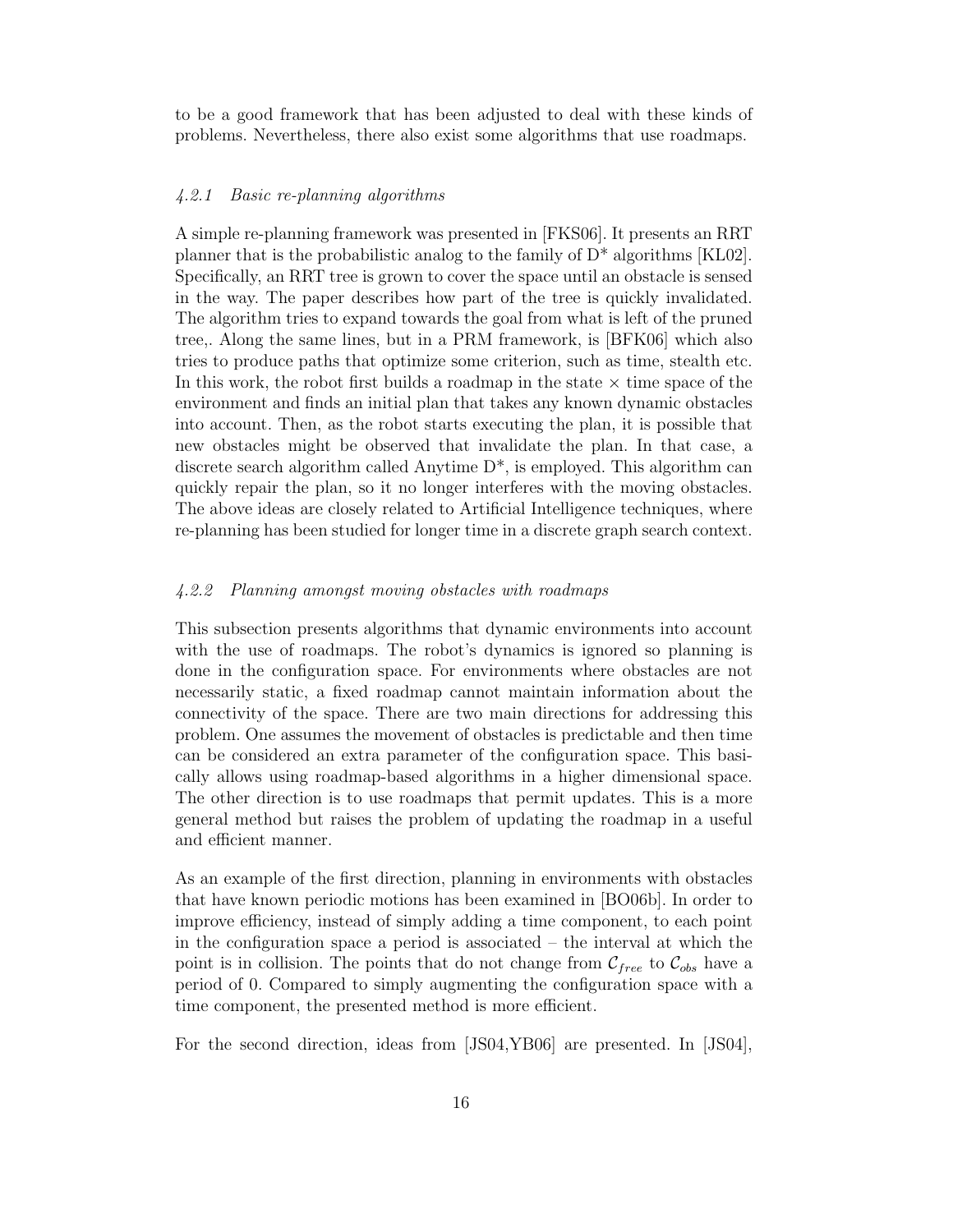relevant portions of the roadmap are checked for collision with known dynamic obstacles for every query. A bidirectional tree-based planner is used to attempt restoration of the connectivity lost from edges that are in collision. If the treebased algorithm fails, more samples are added to the roadmap. This allows the roadmap to be potentially updated with every query.

A similar notion is presented in [YB06]: samples in the roadmap are allowed to move and change their connectivity – an elastic roadmap. However, the connectivity here is defined by the ability of a feedback controller to move the robot between connected states. Another major difference is that the roadmap is no longer in the configuration space, but in the workspace. These changes allow faster computation for some problems but lose the probabilistic completeness property of the planner.

# 4.3 Online Re-planning for robots with kinodynamic constraints

In this subsection, two algorithms that are combining many of the ideas described above are presented. The robots considered have non-trivial kinodynamic constraints and they move in an environment that is partially known and/or changing. For this reason, robots have to gather new information periodically, and then re-plan using the latest available information. This is one of the most interesting and relatively newest classes of problems so the present literature is quite limited.

In [BK07], a tree-based planner for car-like robots with second order acceleration constraints is described. A robot is trying to explore an unknown environment. This work shows how previously computed trees can be reused efficiently in the next re-planning step. More specifically, by retaining the valid part of a previously computed tree, the planner is able to avoid redundant collision checks. In many cases, the quality of the returned paths towards a chosen goal is improving in consecutive re-planning steps. It is important to emphasize that this planner is computing plans in real-time under a time budget.

Another work that deals with robots that have non-holonomic kinodynamic constraints is presented in [LB02]. Here, an initial plan in the state space is computed with a sampling-based motion planner. Then, the robot starts executing that plan until it senses some change in the environment or deviation from the specified trajectory that renders the current plan invalid. At that point the robot has to re-plan. This is done by deforming the path in a way that still respects the non-holonomic constraints.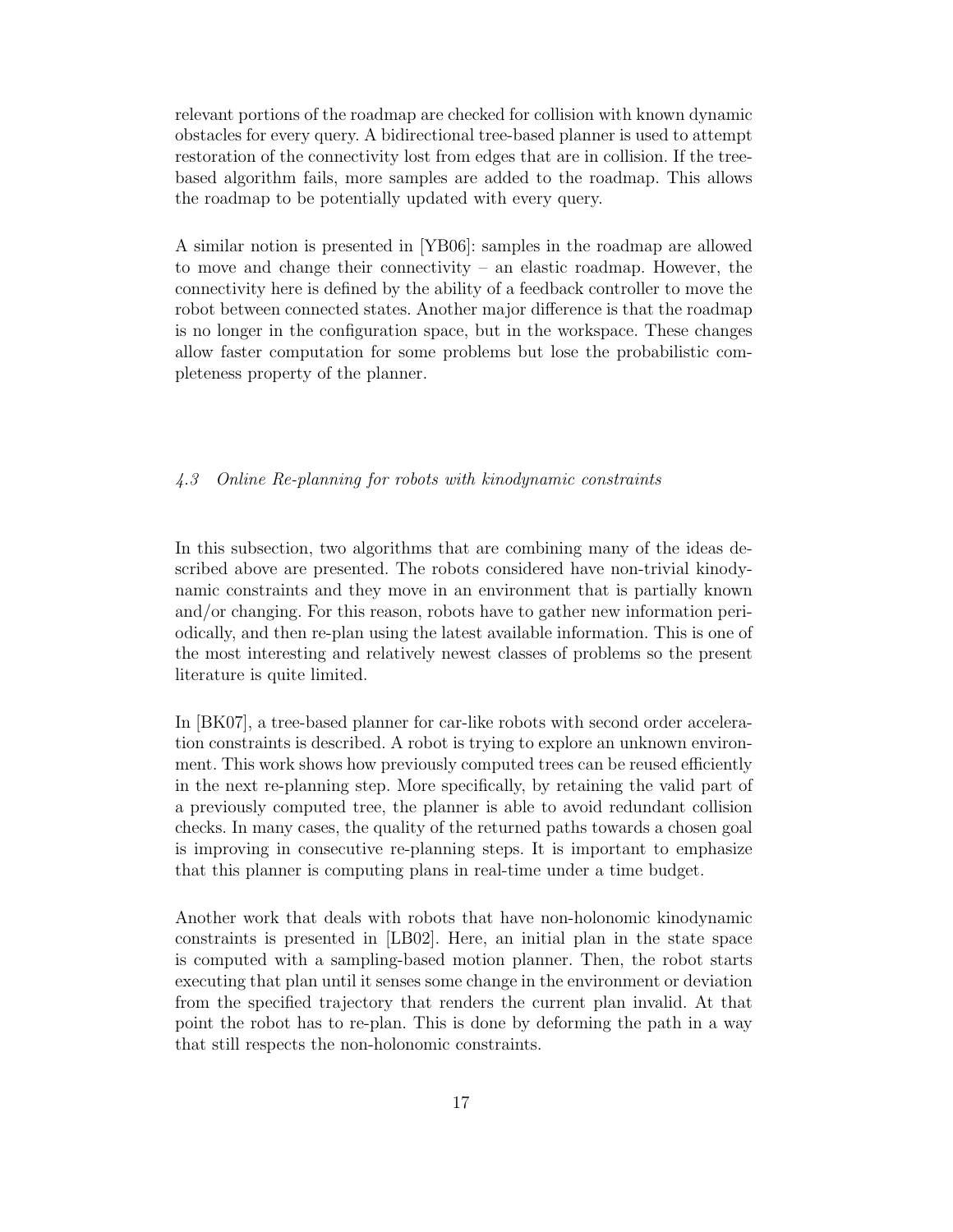#### Safety

To close the section of new directions in sampling-based motion planning, it interesting to see how all the extensions to the basic motion planning problem can coexist in a planning problem. A robot moving in an unknown and/or changing environment needs to change its plan rapidly, depending on the latest sensor input. Yet, if the robot is limited by its dynamic constraints, it cannot instantaneously change its behavior. All of these considerations have bring up the issue of safety. It is no longer enough to simply produce feasible trajectories that are collision free with respect to static or moving obstacles. The trajectories have to also be safe. Safety has been defined in different ways in the literature, but a simple and generic description defines as safe a plan where the robot never finds itself in what is called an *Inevitable Collision State* or ICS [FA03]. Being in ICS means that due to dynamic constraints, the robot will collide with an obstacle in the future no matter what controls are applied from that state on.

One recent paper that incorporates many of the issues discussed here and in the previous section is [BV06]. This work deals with real robots that participate in the RoboCup competition. The robots move fast, so dynamics cannot be ignored; the environment is rapidly changing since there are many other robots (in the same or the opposing team) moving in the same area. The robots have a very small time budget to plan their next motion. This paper describes a three stage algorithm. First, an RRT-like planner finds a path to the desired goal position, ignoring dynamics. Then, a controller needs to find the appropriate controls that implement the path. There is also a third stage, responsible for producing safe paths. Out of the possible valid solutions, a search is performed to filter out all solutions that can potentially lead to inevitable collisions in the future.

The notion of ICS is also used in [BK07], to define and guarantee the safety of an exploring robot. Specifically, the algorithm accepts only the trajectories for which after the last state of a trajectory, there exists a contingency plan. The contingency plan, describes a plan that the robot can always execute in that state, in order to avoid collisions in case the planner fails to produce (i.e., due to time limitations) any other safe trajectory to the goal.

# 5 Conclusion

Motion planning is an important problem in robotics and many approaches to solving it have been examined. Even though complete algorithms are PSPACEcomplete and thus not useful for practical purposes, probabilistically complete algorithms have been very successful in a variety of problems. These algorithms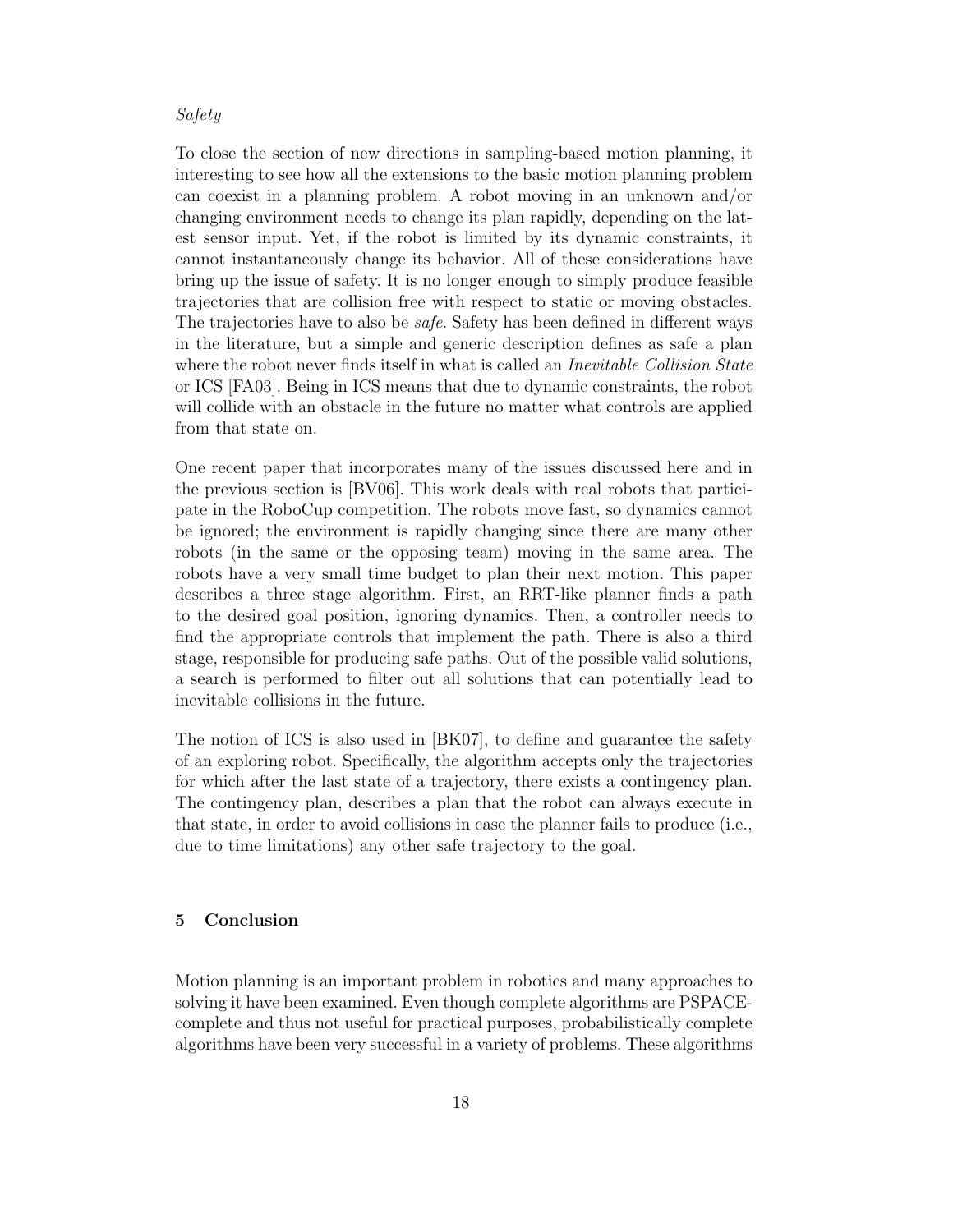form the category of Sampling-Based Motion Planners.

Sampling-based motion planners have been used to solve difficult geometric problems, but have also proven flexible enough to deal with more realistic, hard, motion planning problems. From the mobile robotics point of view, this work discussed planning for robots with kinodynamic constraints and planning in dynamic environments. A detail to note is most of the algorithms are not specifically designed for mobile robots. They are general and powerful algorithms that are also used in other areas or robotics such as manipulators, humanoids and reconfigurable robots. Due to space limitations, topics on these areas are not presented in this work.

While much progress has been made over the last decades, motion planning for real robots that can operate in everyday life scenarios, is still at its beginnings. Sampling-based motions planners started mainly as offline planners for geometric problems and static environments. Research in the last years has shown that such planners could be a powerful alternative in planning for real robots as well. However, there is still a number of issues that have to be addressed before installing a sampling-based motion planner on a real robot becomes possible. Real systems push current planners to their computational limits as the state space can be high dimensional. Moreover, planning in the state space is not fully understood or intuitive, as narrow passages (the main difficulty of sampling-based planners) can appear due to dynamic constraints. The quality of the paths produced by sampling-based motion planners is another problem and it is an active area of research. Finally, there is the issue of uncertainty in motion, which is inevitable is real systems, and is again an area of active research in the context of sampling-based motion planning.

# Acknowledgments

This work has been supported in part by NS CNS 0615328 and IIS 0308237.

# References

| [AP07] | F. Aghili and K. Parsa. Configuration control and recalibration of                                                                                                                      |
|--------|-----------------------------------------------------------------------------------------------------------------------------------------------------------------------------------------|
|        | a new reconfigurable robot. In IEEE International Conference on                                                                                                                         |
|        | <i>Robotics and Automation</i> , pages 4077–4083, 2007.                                                                                                                                 |
| [BB05] | B. Burns and O. Brock. Sampling-based motion planning using<br>predictive models. In IEEE International Conference on Robotics and<br><i>Automation</i> , Barcelona, Spain, April 2005. |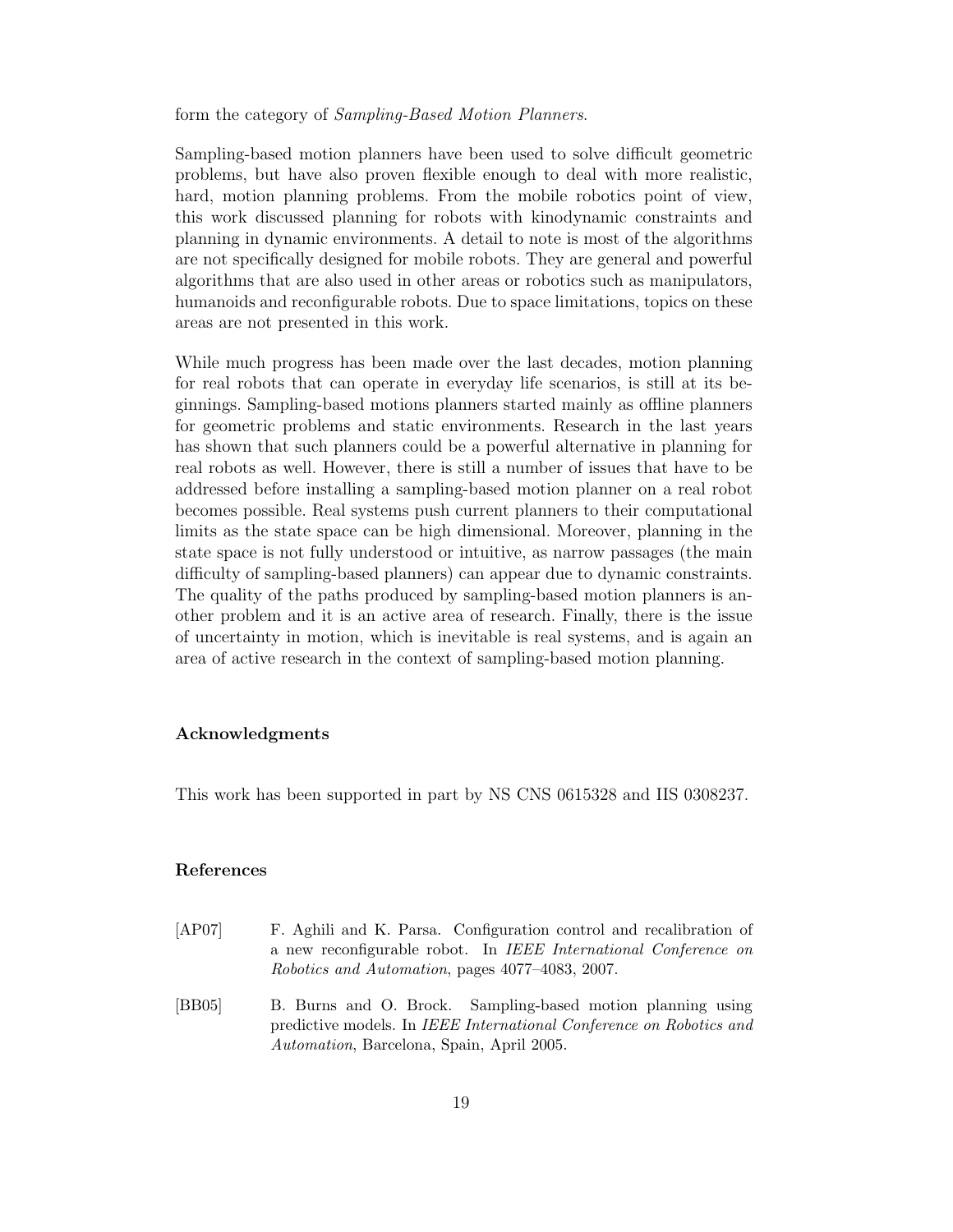- [BB07] B. Burns and O. Brock. Single-query motion planning with utilityguided random trees. In IEEE International Conference on Robotics and Automation, Rome, Italy, 2007.
- [BFK06] J. v. d. Berg, D. Ferguson, and J. Kufner. Anytime path planning and replanning in dynamic environments. In IEEE International Conference on Robotics and Automation, 2006.
- [BK00] R. Bohlin and L. Kavraki. Path planning using lazy prm. In IEEE International Conference on Robotics and Automation, volume 1, pages 521–528, 24-28 April 2000.
- [BK07] K. E. Bekris and L. E. Kavraki. Greedy but safe replanning under kinodynamic constraints. In IEEE International Conference on Robotics and Automation, 2007.
- [BL91] J. Barraquand and J.-C. Latombe. Robot motion planning : A distributed representation approach. International Journal of Robotics Research, 10(6):628–649, 1991.
- [BL93] J. Barraquand and J. Latombe. Nonholonomic multibody mobile robots: Controllability and motion planning in the presence of obstacles. Algorithmica, 10:121–155, 1993.
- [BL06] F. Boyer and F. Lamiraux. Trajectory deformation applied to kinodynamic motion planning for a realistic car model. In IEEE International Conference on Robotics and Automation, 2006.
- [BO06a] J. P. v. d. Berg and M. H. Overmars. Computing shortest paths amidst growing discs in the plane. In European Workshop on Computational Geometry, pages 59–62, March 2006.
- [BO06b] J. P. v. d. Berg and M. H. Overmars. Path planning in repetitive environments. In Methods and Models in Automation and Robotics, pages 657–662, 2006.
- [BV06] J. Bruce and M. Veloso. Real-time multi-robot motion planning with safe dynamics. Multi-Robot Systems: From Swarms to Intelligent Automata, Volume III, 2006.
- [Can88] J. Canny. Some algebraic and geometric computations in pspace. In Annual ACM Symposium on Theory of Computing, pages 460–469, Chicago, Illinois, United States, 1988. ACM Press.
- [Car06] S. Carpin. Randomized motion planning a tutorial. International Journal of Robotics and Automation, 21(3):184–196, 2006.
- [CFL04] P. Cheng, E. Frazzoli, and S. LaValle. Improving the performance of sampling-based planners by using a symmetry-exploiting gap reduction algorithm. In IEEE International Conference on Robotics and Automation, volume 5, pages 4362–4368, 26 April-1 May 2004.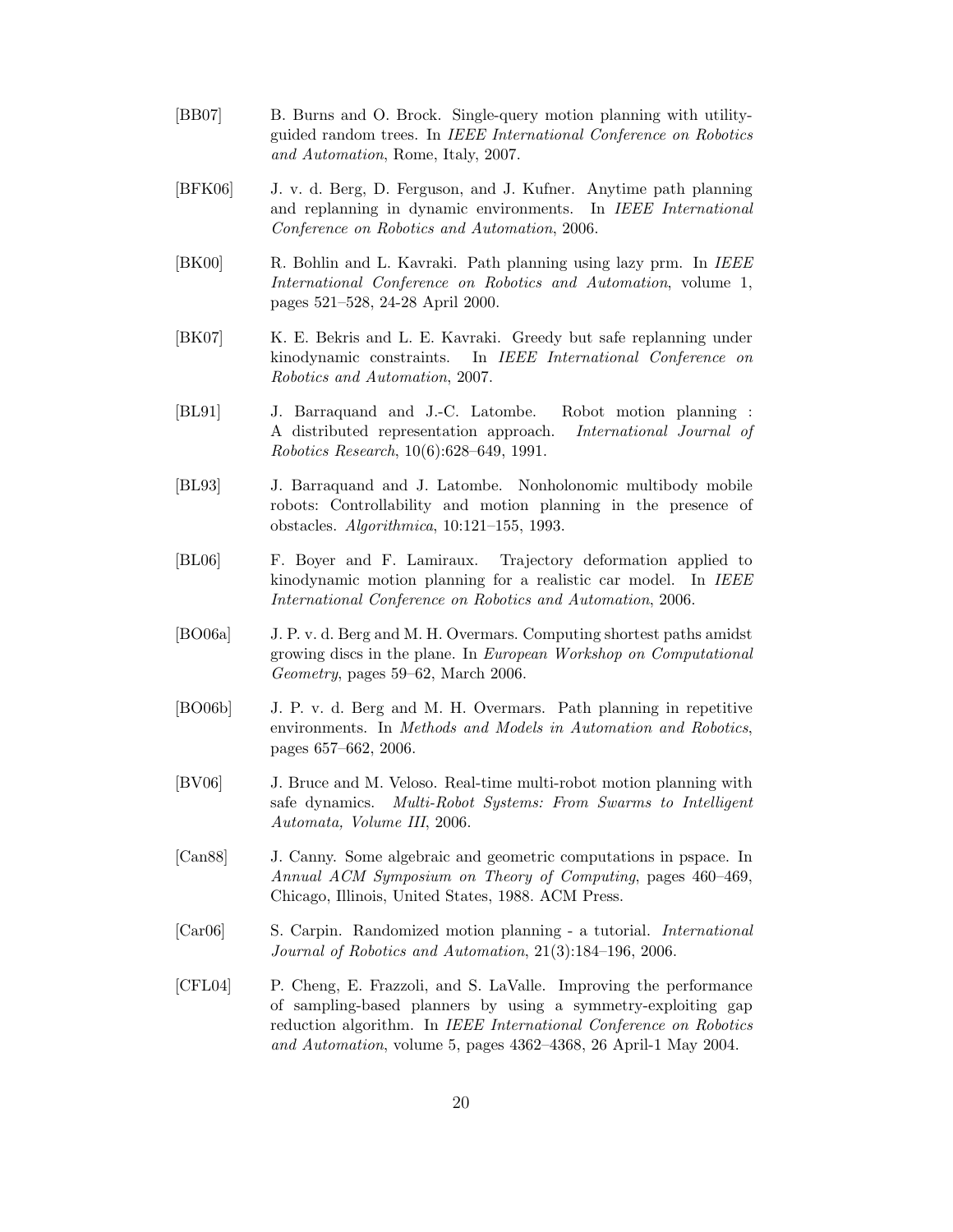- [CLH+05] H. Choset, K. M. Lynch, S. Hutchinson, G. A. Kantor, W. Burgard, L. E. Kavraki, and S. Thrun. Principles of Robot Motion: Theory, Algorithms, and Implementations. MIT Press, June 2005. ISBN 0- 262-03327-5.
- [CPK07] P. Cheng, G. Pappas, and V. Kumar. Decidability of motion planning with differential constraints. In IEEE International Conference on Robotics and Automation, pages 1826–1831, 2007.
- $[CSRDA<sup>+</sup>05]$  J. Cortés, T. Siméon, V. Ruiz De Angulo, D. Guieysse, M. Remaud-Siméon, and V. Tran. A path planning approach for computing largeamplitude motions of flexible molecules. Bioinformatics, 21(1):116– 125, 2005.
- [FA03] T. Fraichard and H. Asama. Inevitable collision states: A step towards safer robots? In Conference on Intelligent Robots and Systems, 2003.
- [FDF01] E. Frazzoli, M. Dahleh, and E. Feron. Real-time motion planning for agile autonomous vehicles. In American Control Conference, volume 1, pages 43–49, 2001.
- [FKS06] D. Ferguson, N. Kalra, and A. Stentz. Replanning with RRTs. In IEEE International Conference on Robotics and Automation, 2006.
- [FL04] E. Ferre and J.-P. Laumond. An iterative diffusion algorithm for part disassembly. In IEEE International Conference on Robotics and Automation, pages 3149–3154, New Orleans, USA, 2004.
- [HH02] S. Hirsch and D. Halperin. Hybrid motion planning: Coordinating two discs moving among polygonal obstacles in the plane. In WAFR, pages 225–241, Nice, 2002.
- [HJRS03] D. Hsu, T. Jiang, J. Reif, and Z. Sun. The bridge test for sampling narrow passages with probabilistic roadmap planners. In IEEE International Conference on Robotics and Automation, 2003.
- [HKLR02] D. Hsu, R. Kindel, J.-C. Latombe, and S. Rock. Randomized kinodynamic motion planning with moving obstacles. International Journal of Robotics Research, 21(3):233–255, March 2002.
- [HLM97] D. Hsu, J.-C. Latombe, and R. Motwani. Path planning in expansive configuration spaces. In IEEE International Conference on Robotics and Automation, volume 3, pages 2719–2726, April 1997.
- [HSAS05] D. Hsu, G. Sanchez-Ante, and Z. Sun. Hybrid PRM sampling with a cost-sensitive adaptive strategy. In IEEE International Conference on Robotics and Automation, 2005.
- [HY98] D. Halperin and C.-K. Yap. Combinatorial complexity of translating a box in polyhedral 3-space. Computational Geometry: Theory and Applications, 9:181–196, 1998.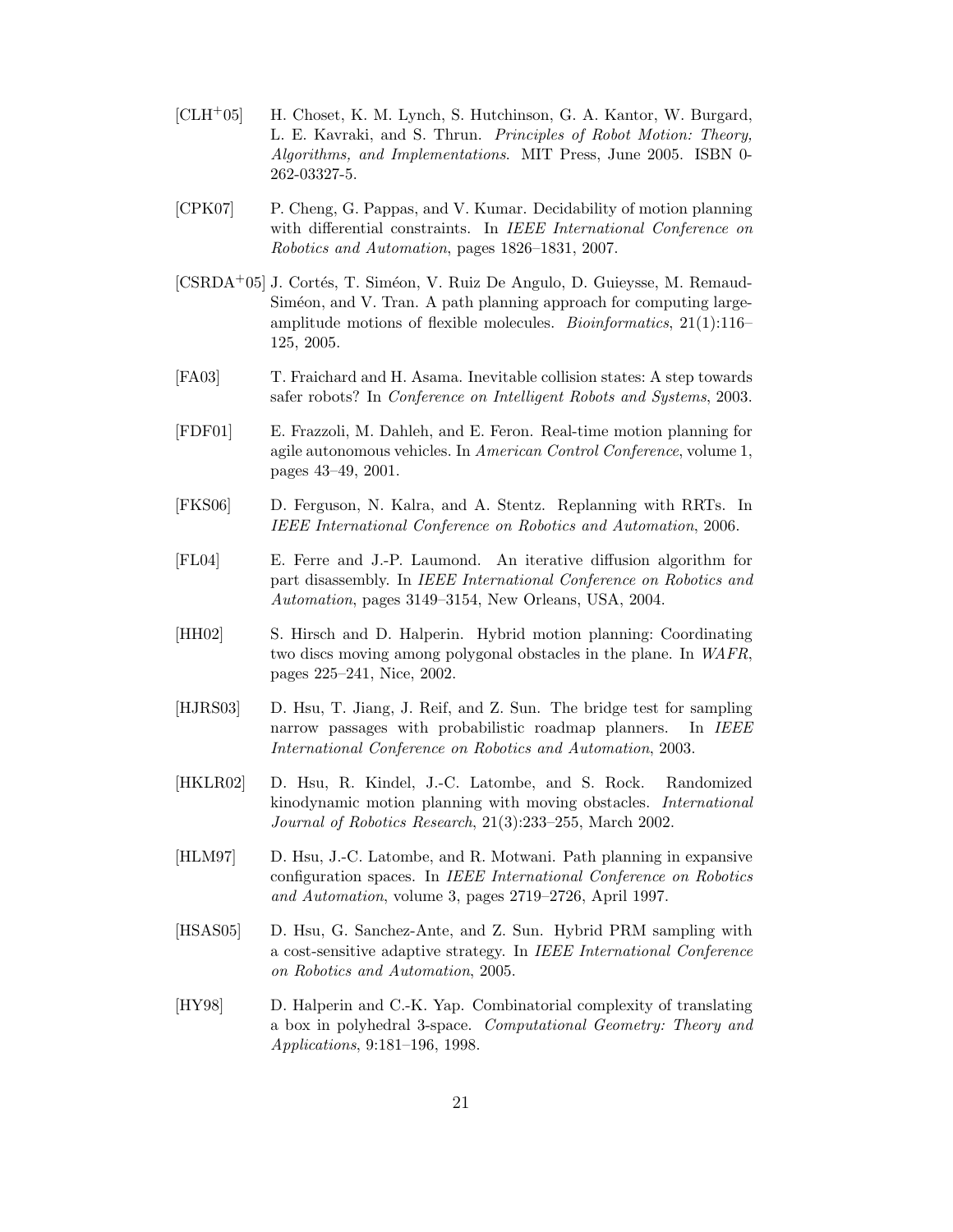- [JS04] L. Jaillet and T. Siméon. A PRM-based motion planner for dynamically changing environments. In Intelligent Robots and Systems, Sendai, Japan, 2004.
- [JYLS05] L. Jaillet, A. Yershova, S. M. LaValle, and T. Siméon. Adaptive tuning of the sampling domain for dynamic-domain rrts. In IEEE International Conference on Intelligent Robots and Systems, 2005.
- [KH04] H. Kurniawati and D. Hsu. Workspace importance sampling for probabilistic roadmap planning. In IEEE/RSJ International Conference on Intelligent Robots & Systems, 2004.
- [KH06] H. Kurniawati and D. Hsu. Workspace-based connectivity oracle, an adaptive sampling strategy for prm planning. In International Workshop on the Algorithmic Foundations of Robotics, 2006.
- [KL00] J. J. Kuffner and S. M. LaValle. RRT-connect: An efficient approach to single-query path planning. In IEEE International Conference on Robotics and Automation, 2000.
- [KL02] S. Koening and M. Likhachev. Improved fast replanning for robot navigation in unknown terrain. In IEEE International Conference on Robotics and Automation, 2002.
- [KLMR98] L. E. Kavraki, J.-C. Latombe, R. Motwani, and P. Raghavan. Randomized query processing in robot path planning. Journal of Computer and System Sciences, 57(1):50–60, 1998.
- [KNK+03] J. Kuffner, K. Nishiwaki, S. Kagami, M. Inaba, and H. Inoue. Motion planning for humanoid robots. In In Proc. 20th Int'l Symp. Robotics Research (ISRR'03), 2003.
- [KS05] M. B. Kobilarov and S. G. S. Near time-optimal constrained trajectory planning on outdoor terrain. In IEEE International Conference on Robotics and Automation, 2005.
- [KSLO96] L. E. Kavraki, P. Svestka, J.-C. Latombe, and M. Overmars. Probabilistic roadmaps for path planning in high dimensional configuration spaces. IEEE Transactions on Robotics and Automation, 12(4):566–580, August 1996.
- [Lat91] J.-C. Latombe. Robot Motion Planning. Kluwer Academic Publishers, Boston, MA, 1991.
- [LaV98] S. M. LaValle. Rapidly-exploring random trees: A new tool for path planning. Technical Report 11, Computer Science Dept., Iowa State University, 1998.
- [LaV06] S. M. LaValle. Planning Algorithms. Cambridge University Press, Cambridge, U.K., 2006. Available at http://planning.cs.uiuc.edu/.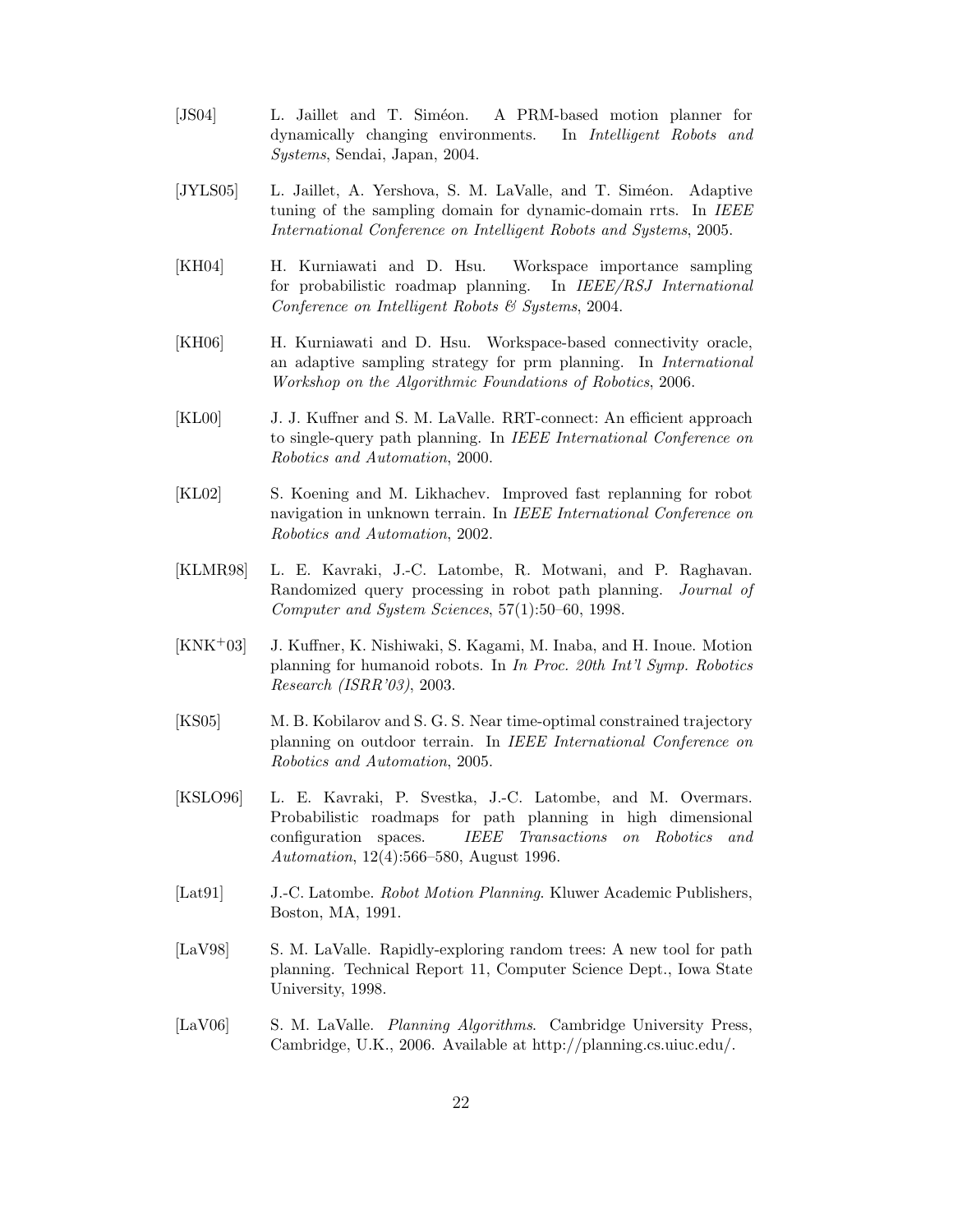- [LB02] F. Lamiraux and D. Bonnafous. Reactive trajectory deformation for nonholonomic systems:application to mobile robots. In IEEE International Conference on Robotics and Automation, volume 3, pages 3099–3104, Washington, DC, USA, 2002.
- [LFV04] F. Lamiraux, E. Ferr, and E. Vallee. Kinodynamic motion planning: Connecting exploration trees using trajectory optimization methods. In IEEE International Conference on Robotics and Automation, volume 4, pages 3987– 3992, 2004.
- [LK01] S. M. LaValle and J. J. Kuffner. Randomized kinodynamic planning. International Journal of Robotics Research, 20(5):378–400, May 2001.
- [LK05] A. M. Ladd and L. E. Kavraki. Motion planning in the presence of drift, underactuation and discrete system changes. In Robotics: Science and Systems, pages 233–241, Boston, June 2005. MIT Press.
- [LL05] S. Lindemann and S. M. LaValle. Current issues in sampling-based motion planning. In Robotics Research: The Eleventh International Symposium, pages 36–54, Berlin, 2005. Springer-Verlag.
- [LL06a] S. Lindemann and S. M. LaValle. A multiresolution approach for motion planning under differential constraints. In IEEE International Conference on Robotics and Automation, pages 139–144, May 15-19, 2006.
- [LL06b] S. R. Lindemann and S. M. LaValle. Simple and efficient algorithms for computing smooth, collision-free feedback laws. International Journal of Robotics Research, 2006.
- [NO04] D. Nieuwenhuisen and M. H. Overmars. Useful cycles in probabilistic roadmap graphs. In IEEE International Conference on Robotics and Automation, New Orleans, April 2004.
- [OP07] A. L. Olsen and H. G. Petersen. Motion planning for gantry mounted manipulators: A ship-welding application example. In IEEE International Conference on Robotics and Automation, pages 4782– 4786, 2007.
- [PBC+05] E. Plaku, K. Bekris, B. Chen, A. Ladd, and L. Kavraki. Samplingbased roadmap of trees for parallel motion planning. IEEE Transactions on Robotics, 21(4):597–608, Aug. 2005.
- [PF05] S. Petti and T. Fraichard. Safe motion planning in dynamic environments. 2005.
- [PVK07] E. Plaku, M. Y. Vardi, and L. E. Kavraki. Discrete search leading continuous exploration for kinodynamic motion planning. In Robotics: Science and Systems, Atlanta, Georgia, 2007.
- [Rei79] H. J. Reif. Complexity of the mover's problem and generalizations. In IEEE Symposium on Foundations of Computer Science, 1979.